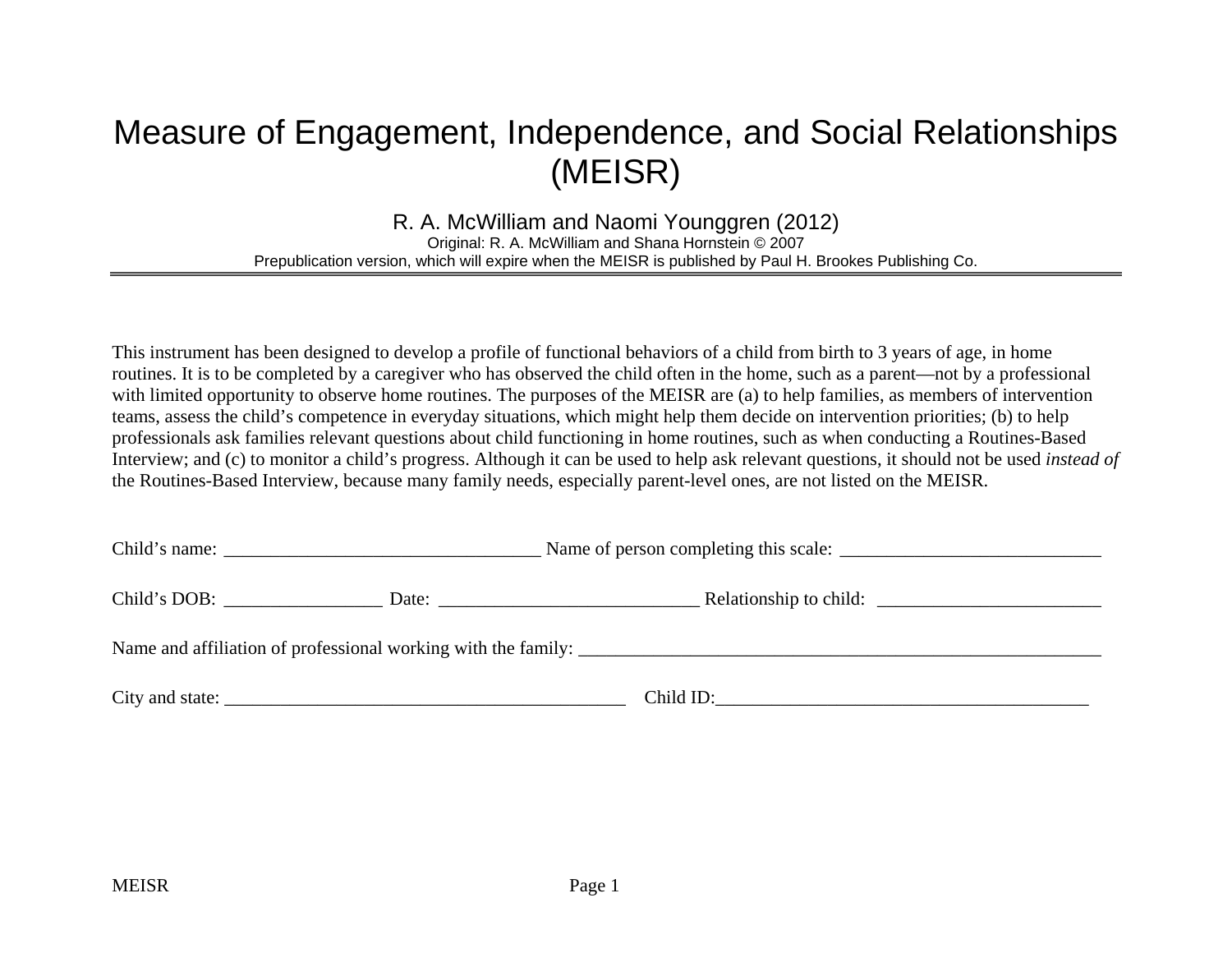# Measure of Engagement, Independence, and Social Relationships (MEISR)

R. A. McWilliam and Naomi Younggren (2012) Original: R. A. McWilliam and Shana Hornstein © 2007 Prepublication version, which will expire when the MEISR is published by Paul H. Brookes Publishing Co.

Instructions:

Rate the child's level of functioning in performing the following activities at each time of day. If you have not seen the child do perform the activity, circle 1 ("not yet"). If you have seen the child perform the activity from time to time, circle 2 ("sometimes"). If you see the child performing the activity a lot, circle 3 "often"). If the child used to perform the activity a lot but has outgrown it, circle 3 ("beyond this").

Age levels by month are for interpretation only, not for scoring. These month levels are estimates of ages at which typically developing children begin displaying the skill and should not be interpreted as accurate cut-off scores. In deciding whether to intervene to help a child with a skill, the family might be interested in the age at which most children start to show the skill.

Items are coded by functional domain, developmental domain, and outcomes; see the last three columns. These categories are used for aggregating scores. For example, some families and teams might be interested in the child's average engagement, independence, and social relationships ratings, across or within routines. Others might be interested in the child's average functioning in adaptive, cognitive, communication, motor, or social skills, again across or within routines. These are the five domains required for reporting present levels of development on the U.S. individualized family service plan. Yet other families and teams might be interested in reporting the child's average functioning in positive social relations, acquiring and using knowledge and skills, and taking action to meet needs. These are the three child outcomes reported to the Office of Special Education Programs.

**CIRCLE** the number that best represents the child's stage of performing the activity described in each statement.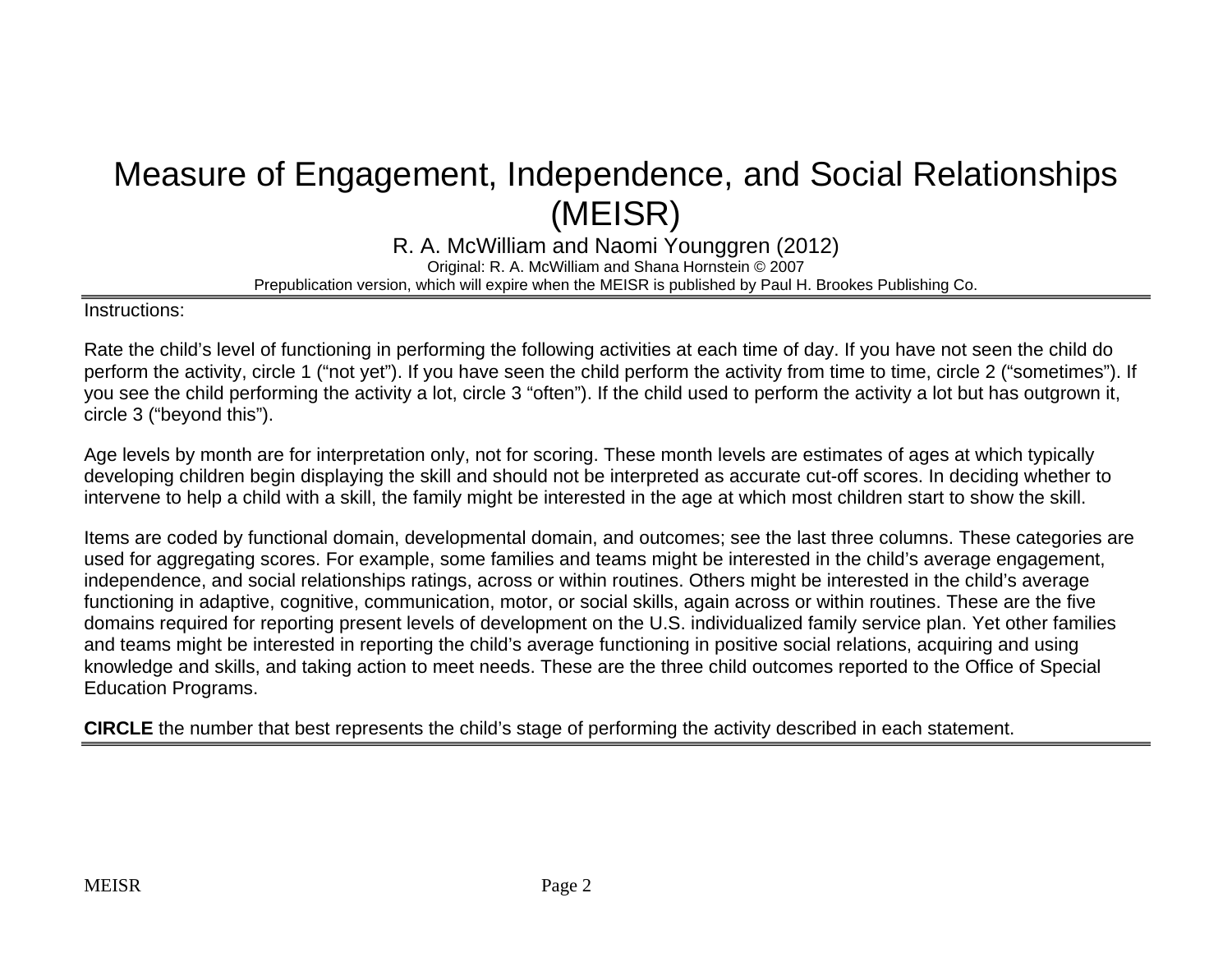| 1. Waking Up                                                                | <b>Starting</b><br>age in<br>months | <b>Not</b><br>yet | Some-<br>times          | <b>Often</b>            | <b>Beyond</b><br>this   | Func <sup>a</sup> | Devb                | Outc         | <b>GOLD<sup>d</sup></b>   |
|-----------------------------------------------------------------------------|-------------------------------------|-------------------|-------------------------|-------------------------|-------------------------|-------------------|---------------------|--------------|---------------------------|
| Makes vocal sounds<br>1.1.                                                  | $\Omega$                            | $\mathbf 1$       | $\overline{2}$          | 3                       | $\mathbf{3}$            | S                 | <b>CM</b>           | K            | 1c2                       |
| 1.2.<br>Enjoys being held, rocked, touched                                  | $\Omega$                            | $\mathbf{1}$      | $\overline{\mathbf{2}}$ | 3                       | 3                       | $\mathbf{s}$      | S                   | $\mathbf{s}$ | 1a2                       |
| Makes transitions out of bed without becoming upset<br>1.3.                 | $\mathbf 0$                         | 1                 | $\overline{\mathbf{2}}$ | 3                       | 3                       | $\mathbf{s}$      | $\mathbf{s}$        | S            | 1a2                       |
| Is awake more during the day than at night<br>1.4.                          | $\mathbf{1}$                        | 1                 | $\overline{2}$          | $\mathbf{3}$            | 3                       |                   | A                   | $\mathsf{A}$ | 1c2                       |
| Seems happy to see or hear adults<br>1.5.                                   | 1.5                                 | 1                 | $\mathbf{2}$            | 3                       | 3                       | $\mathbf{s}$      | $\mathbf{s}$        | $\mathbf{s}$ | 2a2                       |
| Turns over<br>1.6.                                                          | $\overline{2}$                      | $\mathbf{1}$      | $\overline{2}$          | $\overline{\mathbf{3}}$ | $\overline{3}$          |                   | M                   | $\mathbf{A}$ | 4-2, OD4a2                |
| Smiles, kicks, moves arms excitedly when caregiver comes<br>1.7.<br>to crib | $\overline{2}$                      | $\mathbf{1}$      | $\mathbf{2}$            | 3                       | $\overline{3}$          | S.                | S                   | S            | 2a2                       |
| Shows interest in crib toys<br>1.8.                                         | $\overline{c}$                      | $\mathbf{1}$      | $\mathbf{2}$            | 3                       | 3                       | E                 | CG                  | K            | 11a2                      |
| 1.9. Plays with crib toys                                                   | 3                                   | $\mathbf{1}$      | $\overline{\mathbf{2}}$ | 3                       | 3                       | E                 | CG                  | K            | $6-2$                     |
| Turns towards the sound of someone's voice<br>1.10.                         | 3                                   | 1                 | $\overline{\mathbf{2}}$ | 3                       | 3                       | $\mathbf{s}$      | <b>CM</b>           | $\mathbf{s}$ | <b>8a2</b>                |
| Tries to get hold of objects in the crib or bed<br>1.11.                    | $\overline{4}$                      | 1                 | $\overline{\mathbf{2}}$ | 3                       | 3                       | E                 | M                   | K            | $6-2$                     |
| Maintains sitting<br>1.12.                                                  | 5                                   | 1                 | $\mathbf{2}$            | 3                       | 3                       |                   | M                   | $\mathsf{A}$ | $5-2$                     |
| 1.13. Raises arms to be picked up/held when adult reaches for<br>child      | 5                                   | 1                 | $\mathbf{2}$            | 3                       | 3                       | $\mathbf{s}$      | <b>CM</b>           | $\mathsf{A}$ | 1c2                       |
| 1.14. Comes to sitting                                                      | 6                                   | $\mathbf{1}$      | $\overline{2}$          | $\mathbf{3}$            | 3                       | н                 | M                   | $\mathbf{A}$ | 5-2, OD5a2                |
| 1.15. Pulls to stand                                                        | 6                                   | 1                 | $\overline{\mathbf{2}}$ | 3                       | 3                       |                   | M                   | $\mathsf{A}$ | 5-2, OD5a2                |
| 1.16. Calls out for adults                                                  | 6.5                                 | 1                 | $\mathbf{2}$            | 3                       | 3                       | S                 | CM,<br>$\mathbf{s}$ | A, S         | 9a2                       |
| 1.17. Wakes up without crying immediately                                   | 8                                   | $\mathbf{1}$      | $\mathbf{2}$            | 3                       | 3                       | $\mathbf{s}$      | A                   | $\mathsf{A}$ | 1c2                       |
| 1.18. Stands and cruises around crib                                        | 9.5                                 | 1                 | $\mathbf{2}$            | 3                       | 3                       |                   | M                   | A            | 4-2, OD4a4,<br>5-2, OD5a2 |
| Wakes with a communicative call<br>1.19.                                    | 12                                  | $\mathbf{1}$      | $\overline{2}$          | $\mathbf{3}$            | 3                       | $\mathbf{s}$      | <b>CM</b>           | $\mathbf{s}$ | 9a2                       |
| Climbs in and out of bed independently<br>1.20.                             | 18                                  | 1                 | $\overline{2}$          | 3                       | 3                       |                   | M                   | $\mathbf{A}$ | $4 - 4$                   |
| Plays with toys in room until adult or sibling comes<br>1.21.               | 18                                  | 1                 | $\overline{\mathbf{2}}$ | 3                       | 3                       |                   | M, S                | K            | 1 <sub>c6</sub>           |
| Wakens, leaves bedroom, & explores greater environment<br>1.22.             | 18                                  | $\mathbf{1}$      | $\overline{\mathbf{2}}$ | $\mathbf{3}$            | $\overline{\mathbf{3}}$ |                   | CG                  | $\mathbf{A}$ | 4-2, 1c4                  |
| 1.23.<br>Leaves room to find an adult                                       | 18                                  | 1                 | $\overline{\mathbf{2}}$ | 3                       | 3                       | $\mathbf{s}$      | M, S                | A            | 3 <sub>b4</sub>           |
| 1.24. Proceeds to toileting routine independently                           | 24                                  | $\mathbf{1}$      | $\overline{\mathbf{2}}$ | 3                       | $\mathbf{3}$            |                   | M                   | $\mathsf{A}$ | 1c6                       |
| 1.25. Cooperates with adults' requests most of the time                     | 36                                  | 1                 | $\overline{\mathbf{2}}$ | 3                       | 3                       | S                 | $\mathbf{s}$        | S            | 1 <sub>b4</sub>           |

<sup>b</sup> Developmental domain: A = adaptive, CG = cognitive, CM = communication, M = motor, S = social

<sup>c</sup> Outcomes: S = positive social relations, K = acquiring and using knowledge and skills, A = taking action to meet needs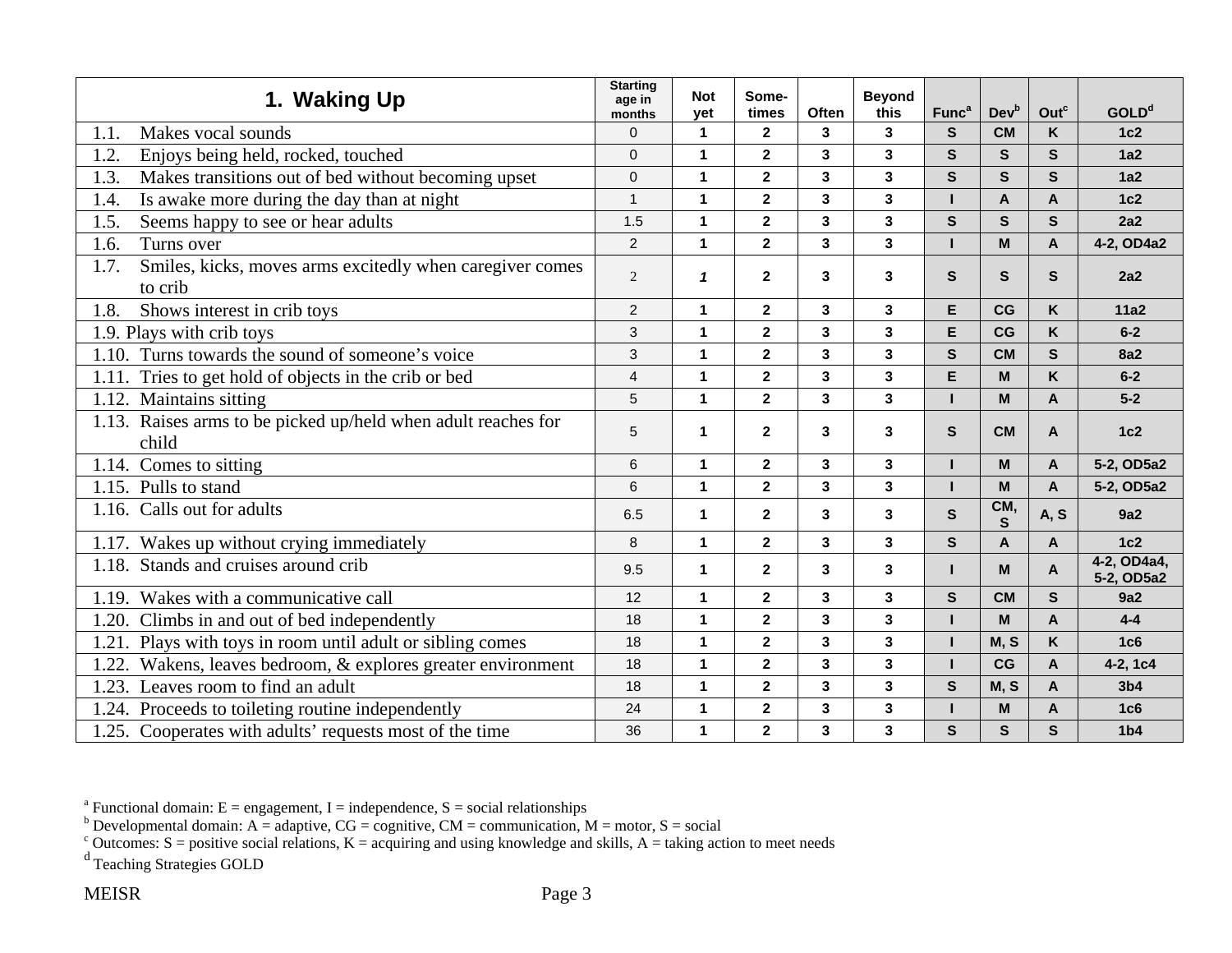|       | 2. Meals                                                                 | <b>Starting</b><br>age in<br>months | <b>Not</b><br>vet | Some-<br>times          | Often | <b>Beyond</b><br>this   | Func <sup>a</sup> | Dev <sup>b</sup> | Outc         | <b>GOLD</b> <sup>d</sup>   |
|-------|--------------------------------------------------------------------------|-------------------------------------|-------------------|-------------------------|-------|-------------------------|-------------------|------------------|--------------|----------------------------|
| 2.1.  | Makes transitions to and from mealtimes without becoming<br>upset        | $\mathbf{0}$                        | 1                 | $\mathbf{2}$            | 3     | 3                       | S.                | S                | $\mathbf{s}$ | 1a2                        |
| 2.2.  | When nursing or bottle feeding, sucks strongly enough                    | $\mathbf{0}$                        | $\mathbf{1}$      | $\mathbf{2}$            | 3     | 3                       |                   | $\overline{A}$   | A            | 1c2, OD1cf1                |
| 2.3.  | Drinks appropriate amount from bottle or when nursing                    | $\mathbf 0$                         | 1                 | $\mathbf 2$             | 3     | 3                       | т                 | $\overline{A}$   | $\mathbf{A}$ | 1c2, OD1cf1                |
| 2.4.  | <b>Swallows</b>                                                          | $\mathbf 0$                         | 1                 | $\mathbf 2$             | 3     | 3                       | L                 | A, M             | $\mathbf{A}$ | 1c2, OD1cf1                |
| 2.5.  | Pays attention to others around him or her                               | $\overline{2}$                      | 1                 | $\mathbf 2$             | 3     | 3                       | $\mathbf{s}$      | CG               | $\mathbf{s}$ | 2a2                        |
| 2.6.  | Feeding schedule is consistent (e.g., every 3-4 hours)                   | 3                                   | $\mathbf{1}$      | $\mathbf{2}$            | 3     | $\mathbf{3}$            | п                 | $\mathbf{A}$     | $\mathbf{A}$ | 1c2                        |
| 2.7.  | Sits in a high chair without slumping over                               | 5                                   | 1                 | $\mathbf 2$             | 3     | $\mathbf{3}$            |                   | M                | A            | 5-2, OD5a2                 |
| 2.8.  | Tries to pick up small pieces of food such as cereal                     | 5.5                                 | 1                 | $\mathbf 2$             | 3     | 3                       |                   | M                | A            | 7a2, OD1cf2                |
| 2.9.  | Holds own bottle                                                         | 5.5                                 | 1                 | $\overline{2}$          | 3     | $\overline{\mathbf{3}}$ |                   | M                | $\mathbf{A}$ | 7a2, OD1cf2                |
| 2.10. | Begins to eat solid food                                                 | 6                                   | $\mathbf{1}$      | $\mathbf{2}$            | 3     | 3                       | п                 | A                | $\mathsf{A}$ | 1c2, OD1cf2                |
| 2.11. | Rakes foods with fingers                                                 | $\overline{7}$                      | $\mathbf{1}$      | $\overline{2}$          | 3     | 3                       | п                 | A, M             | $\mathsf{A}$ | 7a2, OD1cf2                |
| 2.12. | Eats without drooling                                                    | $\overline{7}$                      | 1                 | $\mathbf 2$             | 3     | 3                       | п                 | A, M             | A            | 1c2, OD1cf2                |
| 2.13. | Feeds him- or herself with fingers                                       | 8                                   | 1                 | $\mathbf 2$             | 3     | 3                       | п                 | $\mathbf{A}$     | $\mathbf{A}$ | 7a2, OD1cf4                |
| 2.14. | Chews food                                                               | 8                                   | $\mathbf{1}$      | $\mathbf 2$             | 3     | $\mathbf{3}$            |                   | A, M             | $\mathbf{A}$ | 1c2, OD1cf2                |
| 2.15. | Uses pincer grasp to pick up small pieces of food                        | 10                                  | 1                 | $\overline{2}$          | 3     | $\mathbf{3}$            | T                 | A, M             | A            | 7a2, OD1cf4                |
| 2.16. | Follow simple requests with gestures (e.g., come here,<br>throw it away) | 12                                  | $\mathbf{1}$      | $\mathbf{2}$            | 3     | 3                       | $\mathbf{s}$      | Α,<br><b>CM</b>  | K            | 8b <sub>2</sub>            |
| 2.17. | Uses words or signs to ask for "eat" and "drink"                         | 12                                  | 1                 | $\mathbf{2}$            | 3     | $\mathbf{3}$            | $\mathbf{s}$      | <b>CM</b>        | $\mathbf{A}$ | 9a2, 9a4,                  |
| 2.18. | Drinks from a sippy cup by him- or herself                               | 12                                  | 1                 | $\mathbf{2}$            | 3     | $\mathbf{3}$            |                   | $\mathsf{A}$     | A            | 1c4, OD1cf2                |
| 2.19. | Eats meals on a fairly regular schedule                                  | 12                                  | $\mathbf{1}$      | $\overline{\mathbf{2}}$ | 3     | $\overline{\mathbf{3}}$ | E                 | $\mathbf{A}$     | $\mathbf{A}$ | 1c2                        |
| 2.20. | Follows pointing and points to indicate food preference                  | 12                                  | 1                 | $\mathbf{2}$            | 3     | 3                       |                   | CM,<br>A         | A            | 8b2, 9a2                   |
| 2.21. | Says "no" meaningfully                                                   | 13                                  | 1                 | $\mathbf{2}$            | 3     | 3                       | L                 | А,<br><b>CM</b>  | K            | 9c2, 10a2                  |
| 2.22. | Uses a spoon with moderate success                                       | 15                                  | $\mathbf{1}$      | $\mathbf{2}$            | 3     | $\mathbf{3}$            | L                 | M                | $\mathsf{A}$ | 1c4, OD1cf4,<br><b>7a4</b> |
| 2.23. | Indicates when hungry or thirsty                                         | 15                                  | $\mathbf{1}$      | $\mathbf{2}$            | 3     | $\mathbf{3}$            | $\mathbf{s}$      | <b>CM</b>        | $\mathbf{A}$ | 1c4, 9a4                   |
| 2.24. | Drinks from a cup without a lid by him- or herself                       | 18                                  | $\mathbf{1}$      | $\mathbf 2$             | 3     | $\mathbf{3}$            |                   | $\overline{A}$   | A            | 1c4, OD1cf4                |
| 2.25. | Uses a spoon independently                                               | 18                                  | $\mathbf{1}$      | $\mathbf{2}$            | 3     | 3                       |                   | M                | A            | 1c4, OD1cf4,<br><b>7a4</b> |

<sup>b</sup> Developmental domain: A = adaptive, CG = cognitive, CM = communication, M = motor, S = social

<sup>c</sup> Outcomes: S = positive social relations, K = acquiring and using knowledge and skills, A = taking action to meet needs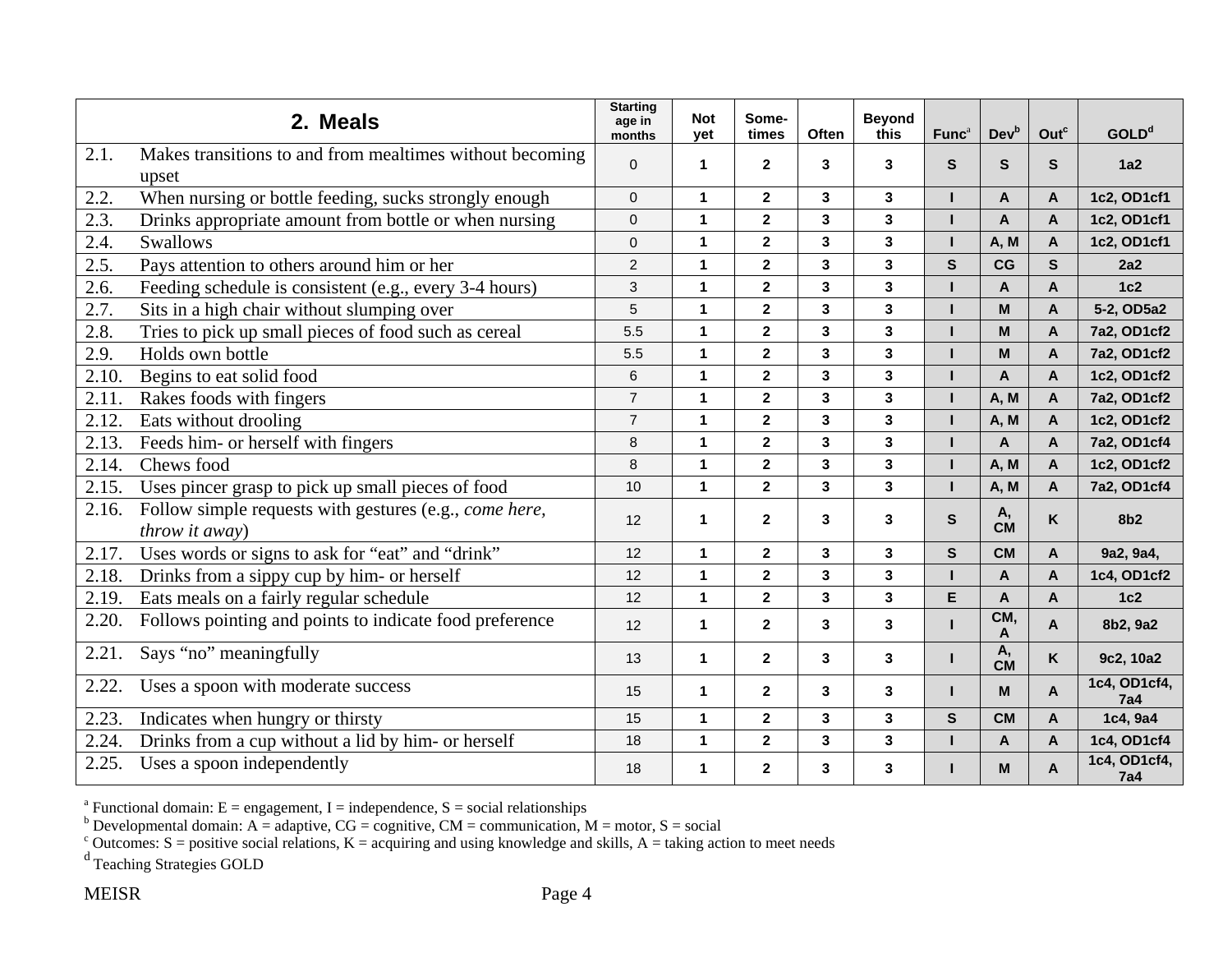| <b>Meals (cont)</b> |                                                                                      | age | Not yet      | Some-<br>times          | Often                   | <b>Beyond</b><br>this   | Func <sup>a</sup> | Devb           | Out <sup>c</sup>          | <b>GOLD</b> <sup>d</sup>   |
|---------------------|--------------------------------------------------------------------------------------|-----|--------------|-------------------------|-------------------------|-------------------------|-------------------|----------------|---------------------------|----------------------------|
| 2.26.               | Drinks an appropriate amount from open cup at one time (i.e.,<br>with each sip)      | 18  | 1            | $\mathbf{2}$            | 3                       | 3                       | L                 | A              | A                         | 1c4, OD1cf4                |
| 2.27.               | Stays seated for entire meal (duration appropriate for child's<br>age)               | 18  | 1            | $\mathbf{2}$            | 3                       | 3                       | E                 | $\mathbf{s}$   | $\mathbf{s}$              | 1b4, 1c4                   |
| 2.28.               | Uses words or signs to ask for specific foods or drink                               | 18  | $\mathbf{1}$ | $\mathbf{2}$            | 3                       | $\overline{\mathbf{3}}$ | S                 | <b>CM</b>      | A                         | 9a4                        |
| 2.29.               | Communicates "more"                                                                  | 18  | 1            | $\mathbf 2$             | 3                       | 3                       | $\mathbf{s}$      | <b>CM</b>      | A                         | 9c2                        |
| 2.30.               | Communicates "finished"                                                              | 18  | $\mathbf{1}$ | $\overline{2}$          | $\overline{\mathbf{3}}$ | $\mathbf{3}$            | $\mathbf{s}$      | <b>CM</b>      | $\mathbf{A}$              | 9c2                        |
| 2.31.               | Puts an appropriate amount of food in the mouth at one time                          | 18  | $\mathbf{1}$ | $\mathbf{2}$            | 3                       | 3                       |                   | $\mathsf{A}$   | A                         | 1c4, OD1cf4                |
| 2.32.               | Sits in a regular (can be child-sized) chair                                         | 18  | $\mathbf{1}$ | $\mathbf{2}$            | 3                       | 3                       |                   | M              | A                         | 5-4, OD5a2                 |
| 2.33.               | Eats a variety of foods                                                              | 23  | $\mathbf{1}$ | $\mathbf{2}$            | 3                       | 3                       |                   | $\overline{A}$ | A                         | 1c4                        |
| 2.34.               | Removes wrappers and peels before eating                                             | 23  | 1            | $\mathbf{2}$            | 3                       | 3                       |                   | A              | A                         | 1c4, 7a4                   |
| 2.35.               | Waits for something for 10 minutes, without fussing                                  | 24  | $\mathbf{1}$ | $\mathbf 2$             | $\mathbf{3}$            | $\mathbf{3}$            | E                 | ${\mathsf s}$  | $\mathbf{s}$              | 1 <sub>b4</sub>            |
| 2.36.               | Communicates in any appropriate manner the need for help<br>(e.g., cutting, opening) | 24  | $\mathbf{1}$ | $\mathbf{2}$            | 3                       | 3                       | п                 | <b>CM</b>      | A                         | 1c4                        |
| 2.37.               | Obeys 2-part commands (e.g., put down your spoon and give<br>me your cup)            | 24  | 1            | $\mathbf 2$             | 3                       | 3                       | E                 | <b>CM</b>      | K                         | 8b <sub>6</sub>            |
| 2.38.               | Refers to self with pronoun (i.e., I, me)                                            | 27  | $\mathbf{1}$ | $\mathbf{2}$            | 3                       | 3                       | E                 | <b>CM</b>      | K                         | 9c2                        |
| 2.39.               | Bites off pieces of hard foods (apples, meat, cookies)                               | 30  | $\mathbf{1}$ | $\mathbf{2}$            | $\mathbf{3}$            | $\mathbf{3}$            |                   | A              | $\boldsymbol{\mathsf{A}}$ | 1c6, OD1cf6                |
| 2.40.               | Pours liquid into a cup                                                              | 30  | $\mathbf{1}$ | $\mathbf{2}$            | 3                       | 3                       | L                 | M              | $\mathbf{A}$              | 1c6, OD1cf6,<br><b>7a6</b> |
| 2.41.               | Uses a napkin to clean mouth and hands                                               | 30  | $\mathbf{1}$ | $\mathbf{2}$            | $\mathbf 3$             | $\mathbf{3}$            | п                 | A, M           | $\mathbf{A}$              | 1c6, OD1cf6,<br><b>7a6</b> |
| 2.42.               | Spreads with a knife                                                                 | 30  | $\mathbf{1}$ | $\mathbf{2}$            | 3                       | 3                       | п                 | M              | $\mathbf{A}$              | 1c6, OD1cf6,<br><b>7a6</b> |
| 2.43.               | Uses a fork                                                                          | 30  | $\mathbf{1}$ | $\mathbf{2}$            | 3                       | 3                       | п                 | M              | $\mathbf{A}$              | 1c6, OD1cf6,<br><b>7a6</b> |
| 2.44.               | Serves with a utensil                                                                | 31  | 1            | $\mathbf 2$             | 3                       | 3                       | L                 | M              | $\mathsf{A}$              | 1c6, OD1cf6,<br><b>7a6</b> |
| 2.45.               | Makes choices about food (e.g., picks desired food at<br>restaurant)                 | 32  | $\mathbf{1}$ | $\mathbf{2}$            | $\mathbf 3$             | $\mathbf{3}$            |                   | CG             | $\mathsf{A}$              | 1 <sub>c6</sub>            |
| 2.46.               | Eats and tries a variety of foods without refusing                                   | 36  | $\mathbf{1}$ | $\overline{\mathbf{2}}$ | 3                       | $\overline{\mathbf{3}}$ | S                 | $\mathbf{s}$   | $\mathbf{s}$              | 1b4, 1c6                   |
| 2.47.               | Cooperates with adults' requests                                                     | 36  | $\mathbf{1}$ | $\bf 2$                 | $\mathbf 3$             | $\mathbf{3}$            | $\mathbf s$       | $\mathbf{s}$   | $\mathbf{s}$              | 1 <sub>b4</sub>            |
| 2.48.               | Has enough fork control to stab, dip in sauce, and get to mouth                      | 36  | 1            | $\mathbf{2}$            | 3                       | 3                       |                   | A, M           | A                         | 7a6, OD1cf6                |

<sup>b</sup> Developmental domain: A = adaptive, CG = cognitive, CM = communication, M = motor, S = social

<sup>c</sup> Outcomes: S = positive social relations, K = acquiring and using knowledge and skills, A = taking action to meet needs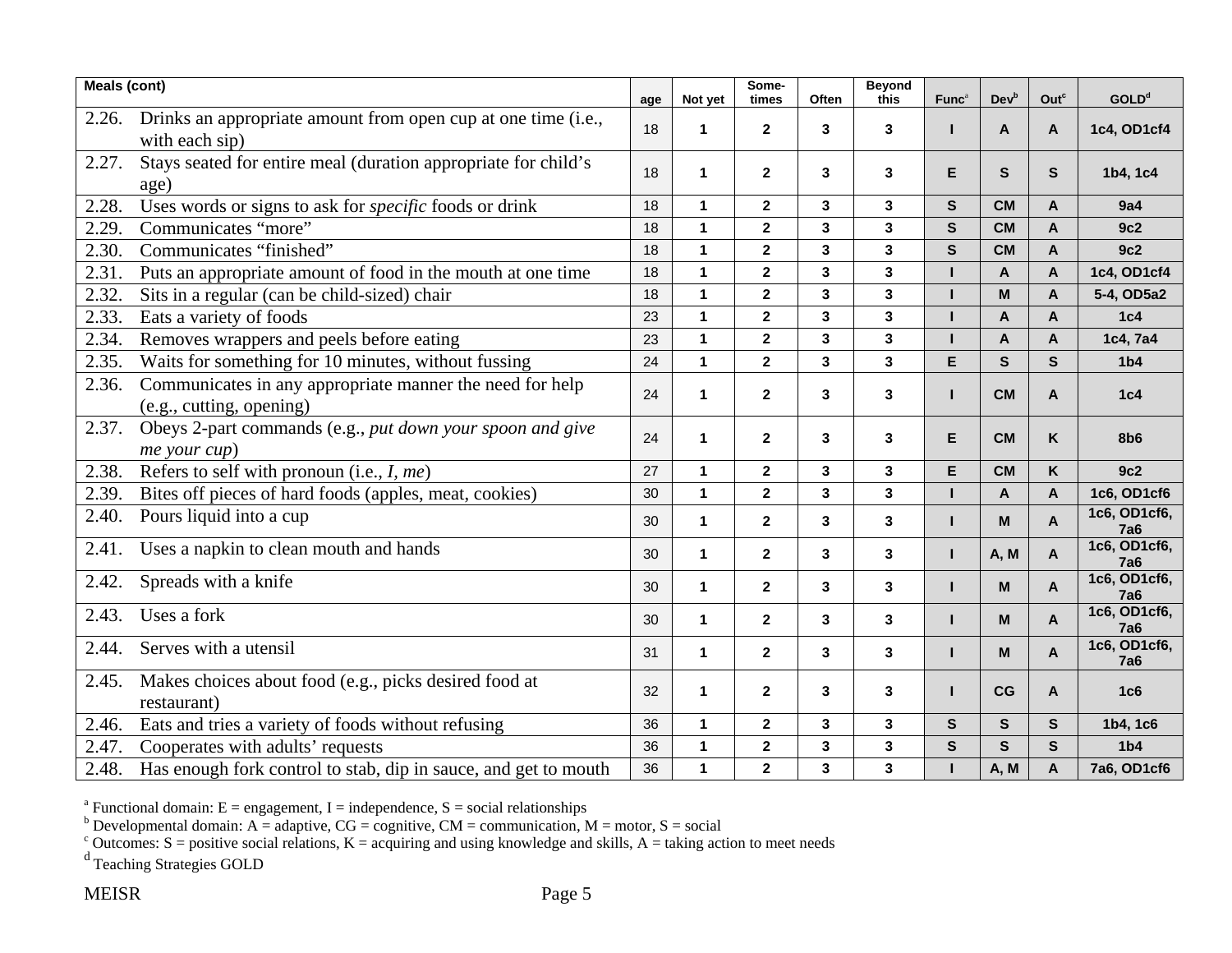|       | 3. Dressing                                                               | <b>Starting</b><br>age in<br>months | <b>Not</b><br>yet    | Some-<br>times          | Often                   | <b>Beyond</b><br>this | Func <sup>a</sup> | <b>Dev</b> <sup>b</sup> | Out <sup>c</sup> | GOLD <sup>d</sup>    |
|-------|---------------------------------------------------------------------------|-------------------------------------|----------------------|-------------------------|-------------------------|-----------------------|-------------------|-------------------------|------------------|----------------------|
| 3.1.  | Transitions to and from dressing without getting upset                    | $\Omega$                            | $\blacktriangleleft$ | $\mathbf{2}$            | 3                       | 3                     | S                 | S.                      | S.               | 1a2                  |
| 3.2.  | Participates in dressing without getting upset                            | $\Omega$                            | $\blacktriangleleft$ | $\overline{\mathbf{2}}$ | $\mathbf{3}$            | 3                     | S, E              | $\mathbf{s}$            | S.               | 1a2                  |
| 3.3.  | Wears a variety of textures and fits (is not restrictive)                 | $\mathbf 0$                         | $\mathbf{1}$         | $\mathbf{2}$            | 3                       | $\mathbf{3}$          | E                 | A                       | A                | 1a2                  |
| 3.4.  | Inspects own hands                                                        | $\overline{c}$                      | $\mathbf{1}$         | $\mathbf 2$             | $\mathbf 3$             | 3                     | Е                 | CG. M                   | K                | 11d2                 |
| 3.5.  | Communicates with vocal sounds                                            | $\overline{2}$                      | $\mathbf 1$          | $\overline{2}$          | $\mathbf{3}$            | $\mathbf{3}$          | $\mathbf{s}$      | <b>CM</b>               | K                | 9a2                  |
| 3.6.  | Babbles with adult-like inflection                                        | 7.5                                 | $\mathbf{1}$         | $\overline{2}$          | $\mathbf{3}$            | $\mathbf{3}$          | E                 | <b>CM</b>               | K                | 9 <sub>b2</sub>      |
| 3.7.  | Assists with dressing by extending an arm or leg for a<br>sleeve or pants | 10.5                                | $\mathbf 1$          | $\mathbf{2}$            | 3                       | $\mathbf{3}$          | E, I              | A                       | A                | 1c2,<br>OD1cd1       |
| 3.8.  | Points to body parts on self when asked                                   | 13                                  | $\mathbf{1}$         | $\mathbf{2}$            | 3                       | 3                     | Е                 | CM,<br>CG               | K                | <b>8a4</b>           |
| 3.9.  | Responds to request to "come here"                                        | 15                                  | $\mathbf{1}$         | $\mathbf{2}$            | 3                       | $\mathbf{3}$          | E                 | <b>CM</b>               | K                | 8 <sub>b2</sub>      |
| 3.10. | Removes articles of clothing by him- or herself                           | 15                                  | $\mathbf{1}$         | $\mathbf{2}$            | $\mathbf{3}$            | 3                     | н                 | A                       | A                | 1c4,<br>OD1cd2       |
| 3.11. | Indicates he or she understands the names of articles of<br>clothing      | 15                                  | $\mathbf{1}$         | $\mathbf{2}$            | $\mathbf 3$             | 3                     | S                 | <b>CM</b>               | K                | <b>8a2</b>           |
| 3.12. | Identifies self in mirror                                                 | 15                                  | $\mathbf{1}$         | $\mathbf{2}$            | $\mathbf{3}$            | 3                     | E                 | CG                      | K                | 12a2                 |
| 3.13. | Indicates what he or she wants to wear                                    | 15                                  | $\mathbf{1}$         | $\overline{\mathbf{2}}$ | 3                       | $\mathbf{3}$          | E                 | <b>CM</b>               | A                | 1c4                  |
| 3.14. | Undoes fasteners (zippers, snaps, buttons)                                | 18                                  | $\mathbf{1}$         | $\overline{2}$          | 3                       | 3                     | п                 | M                       | A                | 1c4, 7a4,<br>OD1cd4, |
| 3.15. | Helps undress self                                                        | 18                                  | $\mathbf{1}$         | $\mathbf 2$             | $\mathbf 3$             | 3                     | г                 | A                       | A                | 1c4,<br>OD1cd2       |
| 3.16. | Uses signs or words for body parts                                        | 18                                  | $\mathbf{1}$         | $\mathbf 2$             | $\mathbf{3}$            | 3                     | S                 | <b>CM</b>               | K                | 9a2,9a4              |
| 3.17. | Uses signs or words during dressing                                       | 18                                  | $\mathbf{1}$         | $\overline{2}$          | $\overline{\mathbf{3}}$ | $\mathbf{3}$          | $\mathbf{s}$      | <b>CM</b>               | K                | 9a2, 9a4             |
| 3.18. | Uses signs or words for articles of clothing                              | 18                                  | $\mathbf{1}$         | $\overline{2}$          | $\mathbf{3}$            | $\mathbf{3}$          | E, S              | <b>CM</b>               | K                | 9a2, 9a4             |
| 3.19  | Uses signs or words for 1-6 body parts                                    | 18                                  | $\mathbf{1}$         | $\mathbf{2}$            | 3                       | 3                     | $\mathbf{s}$      | <b>CM</b>               | K                | 9a2, 9a4             |
| 3.20. | Uses signs or words for more than 6 body parts                            | 24                                  | $\mathbf{1}$         | $\overline{2}$          | $\overline{\mathbf{3}}$ | 3                     | $\mathbf{s}$      | <b>CM</b>               | K                | 9a2, 9a4             |
| 3.21. | Persists with complex tasks (e.g., putting on shoes, other<br>clothes)    | 24                                  | 1                    | $\mathbf{2}$            | 3                       | 3                     | Е                 | S, CM                   | Κ                | 11b4,<br>OD1cd4      |
| 3.22. | Helps dress self                                                          | 28                                  | $\blacktriangleleft$ | $\mathbf{2}$            | $\mathbf{3}$            | 3                     | н                 | A                       | A                | 1c4.<br>OD1cd6       |
|       | 3.23. Fastens zippers, snaps, buttons                                     | 30                                  | $\mathbf 1$          | $\mathbf{2}$            | 3                       | 3                     |                   | M                       | A                | 1c4, 7a6,<br>OD1cd6, |

<sup>b</sup> Developmental domain: A = adaptive, CG = cognitive, CM = communication, M = motor, S = social

<sup>c</sup> Outcomes: S = positive social relations, K = acquiring and using knowledge and skills, A = taking action to meet needs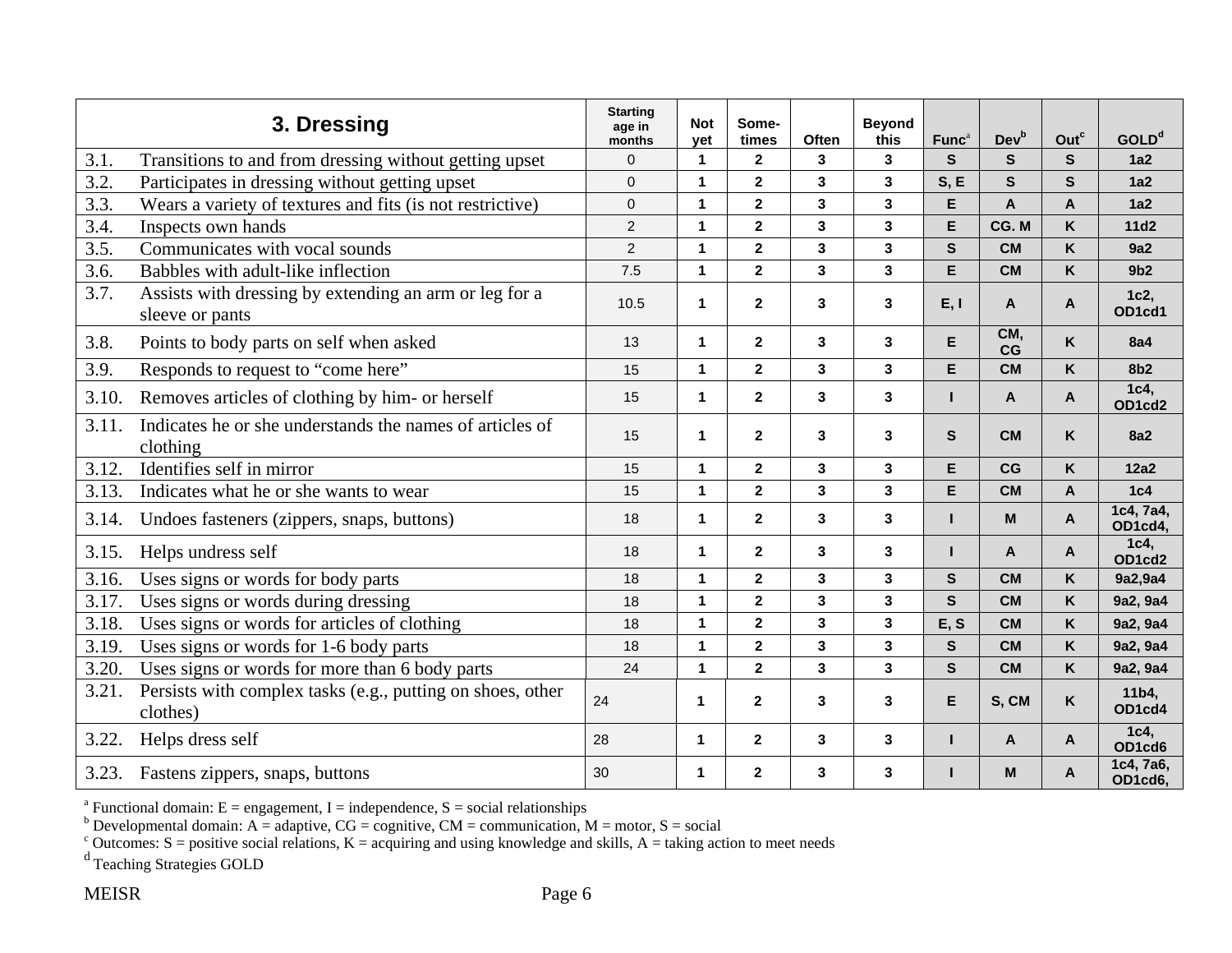|       | Dressing (cont)                                                | age | <b>Not</b><br>vet | Some-<br>times | Often | Beyond<br>this | Func <sup>a</sup> | Dev <sup>b</sup> | Out <sup>c</sup> | <b>GOLD</b> <sup>d</sup> |
|-------|----------------------------------------------------------------|-----|-------------------|----------------|-------|----------------|-------------------|------------------|------------------|--------------------------|
| 3.24. | Puts on coat with assistance                                   | 30  |                   | 2              | 3     | 3              |                   | A, M             |                  | 1c4,<br>OD1cd6           |
| 3.25. | Puts on articles of clothing by him- or herself                | 32  |                   | 2              | 3     | 3              |                   | A                | A                | 1c4,<br>OD1cd6           |
| 3.26. | Dresses and undresses but requires help with buttons and laces | 32  |                   | 2              | 3     | 3              |                   | <b>A, M</b>      |                  | 1c4,<br>OD1cd6           |
| 3.27. | Cooperates with adults' requests during dressing               | 36  |                   | 2              | 3     |                | S                 | s                | S.               | 1 <sub>b4</sub>          |
| 3.28. | Puts on socks                                                  | 36  |                   | 2              | 3     |                |                   | <b>A, M</b>      | A                | 1c6,<br>OD1cd4           |
| 3.29. | Puts on shoes                                                  | 36  |                   | 2              | 3     | 3              |                   | A, M             | A                | 1c6,<br>OD1cd4           |

|       | 4. Toileting/Diaper Change                                                                                                                  | <b>Starting</b><br>age in<br>months | <b>Not</b><br>vet | Some-<br>times | Often | <b>Beyond</b><br>this | Func <sup>a</sup> | Dev <sup>b</sup> | Out <sup>c</sup> | GOLD <sup>d</sup>                 |
|-------|---------------------------------------------------------------------------------------------------------------------------------------------|-------------------------------------|-------------------|----------------|-------|-----------------------|-------------------|------------------|------------------|-----------------------------------|
| 4.1.  | Participates in the transitions to and from<br>diapering/toileting without fussing or getting upset                                         | $\bf{0}$                            |                   | $\mathbf{2}$   | 3     | 3                     | S                 | S                | S                | 1a2                               |
| 4.2.  | Cooperates with diaper change                                                                                                               | $\bf{0}$                            |                   | $\overline{2}$ | 3     | 3                     | S                 | S                | S                | 1c2,<br>OD1ct1                    |
| 4.3.  | Pays attention to surroundings, including changer's face,<br>during diaper change (children who are blind or those<br>with VI, leave blank) |                                     |                   | $\mathbf{2}$   | 3     | 3                     | E                 | CG               | K                | 11a2                              |
| 4.4.  | Frequently vocalizes with intent                                                                                                            | 9                                   |                   | $\overline{2}$ | 3     | 3                     | E                 | <b>CM</b>        | K                | 9a2                               |
| 4.5.  | Indicates when he or she needs to be changed or use the<br>toilet                                                                           | 12                                  |                   | $\overline{2}$ | 3     | 3                     | S                 | <b>CM</b>        | A                | 1c2,<br>OD1ct2,<br>1c4,<br>OD1ct4 |
| 4.6.  | Indicates he or she understands words associated with<br>toileting                                                                          | 18                                  |                   | $\overline{2}$ | 3     | 3                     | S                 | <b>CM</b>        | A                | <b>8a4</b>                        |
| 4.7.  | Sits on the toilet (chair) for an appropriate amount of time                                                                                | 18                                  |                   | $\mathbf{2}$   | 3     | 3                     | E                 | S                | A                | 1 <sub>b4</sub><br>OD1ct4         |
| 4.8.  | Uses words or signs during diapering/toileting                                                                                              | 18                                  |                   | $\overline{2}$ | 3     | 3                     | S.                | <b>CM</b>        | K                | 9a2, 9a4                          |
| 4.9.  | Participates in hand washing                                                                                                                | 19                                  |                   | $\mathbf{2}$   | 3     | 3                     | E.                | S                | $\overline{A}$   | 1c4,<br>OD1ct2                    |
| 4.10. | Uses the toilet (chair) independently                                                                                                       | 24                                  |                   | $\overline{2}$ | 3     | 3                     |                   | A                | A                | 1c4<br>Od1ct6                     |
| 4.11. | Lowers pants to use the toilet                                                                                                              | 24                                  |                   | $\overline{2}$ | 3     | 3                     |                   | M                | A                | 1c4,<br>OD1ct4                    |

<sup>b</sup> Developmental domain: A = adaptive, CG = cognitive, CM = communication, M = motor, S = social

<sup>c</sup> Outcomes: S = positive social relations, K = acquiring and using knowledge and skills, A = taking action to meet needs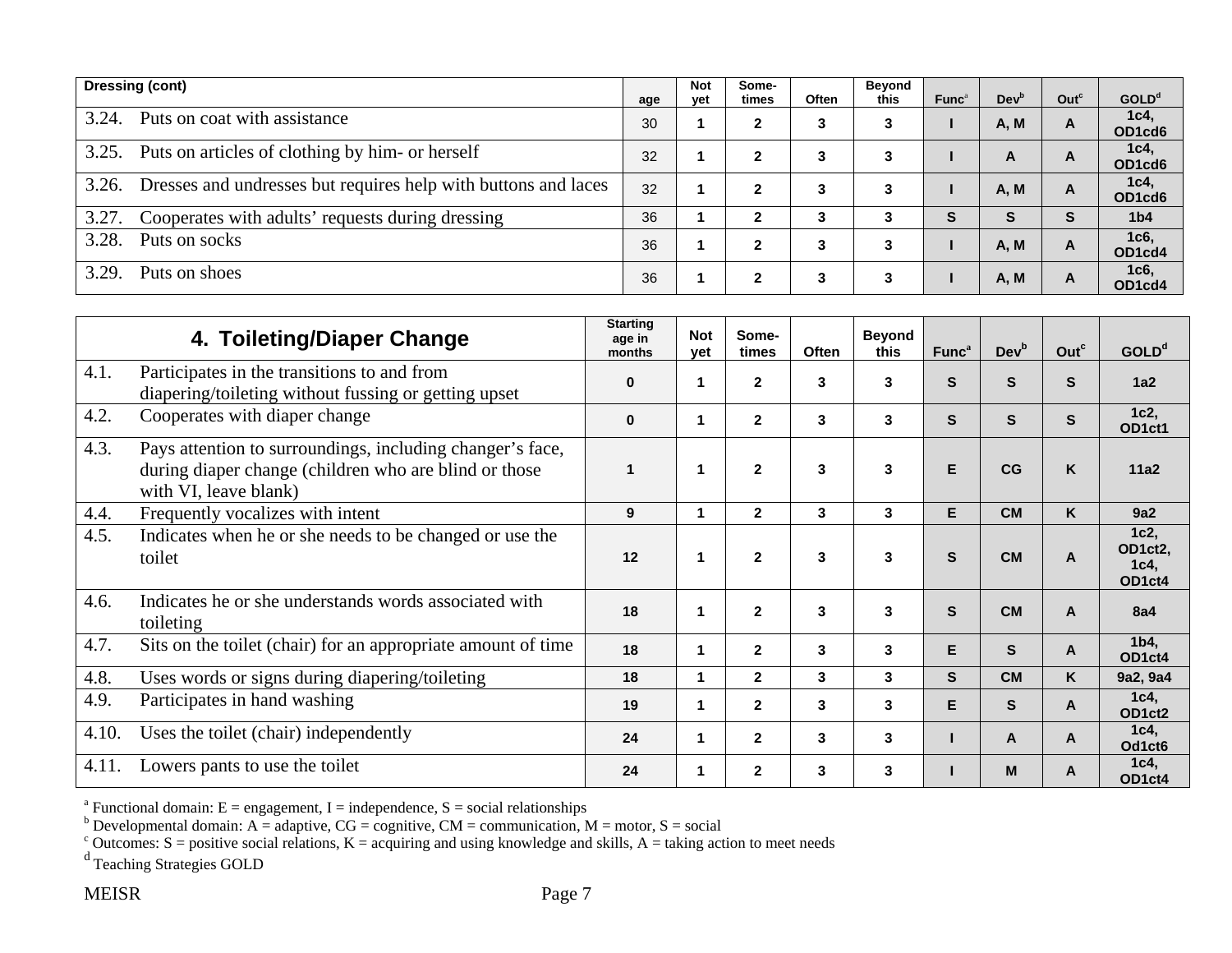|       | <b>Toileting/Diaper Change (cont)</b>                                                                       | age             | <b>Not</b><br>yet | Some-<br>times | Often | <b>Beyond</b><br>this | Func <sup>a</sup> | Dev <sup>b</sup> | Out <sup>c</sup> | GOLD <sup>d</sup>                       |
|-------|-------------------------------------------------------------------------------------------------------------|-----------------|-------------------|----------------|-------|-----------------------|-------------------|------------------|------------------|-----------------------------------------|
| 4.12. | Independently washes hands after toileting, with or<br>without reminder                                     | 24              |                   | $\mathbf{2}$   | 3     | 3                     |                   | A                | A                | 1c6, )D1ct6                             |
| 4.13. | Lasts three hours without accidents (if partially toilet<br>trained)                                        | 24              |                   | $\mathbf{2}$   | 3     | 3                     |                   | $\mathsf{A}$     | $\mathsf{A}$     | 1 <sub>b4</sub>                         |
| 4.14. | Pulls up pants after using toilet                                                                           | 26              |                   | $\overline{2}$ | 3     | 3                     |                   | M                | $\mathsf{A}$     | $1c4$ ,<br>OD1ct4                       |
| 4.15. | Occasionally lasts the whole night without wetting                                                          | 30              |                   | $\mathbf{2}$   | 3     | 3                     |                   | A                | A                | 1 <sub>b4</sub>                         |
| 4.16. | When the child indicates a need to go the bathroom, he or<br>she actually has to go (i.e., no false alarms) | 30 <sup>°</sup> |                   | $\mathbf{2}$   | 3     | 3                     | I, S              | A, CG            | $\mathsf{A}$     | 1c4,<br>OD1ct4                          |
| 4.17. | Indicates need to go in enough time to get to the bathroom                                                  | 30              |                   | $\mathbf{2}$   | 3     | 3                     | I, S              | CG,<br>CM, S     | A                | 1c4,<br>OD1ct4                          |
| 4.18. | Talks about the toilet                                                                                      | 31              |                   | $\mathbf{2}$   | 3     | 3                     | <sub>S</sub>      | <b>CM</b>        | K                | 9a4                                     |
| 4.19. | Asks for help with wiping                                                                                   | 31              |                   | $\mathbf{2}$   | 3     | 3                     |                   | M                | A                | 11 <sub>c4</sub>                        |
| 4.20. | When using the toilet, manages by self                                                                      | 36              |                   | $\overline{2}$ | 3     | 3                     |                   | A, M             | A                | 1c6,<br>OD <sub>1</sub> ct <sub>6</sub> |
| 4.21. | Cooperates with adults' requests about toileting                                                            | 36              |                   | $\mathbf{2}$   | 3     | 3                     | S                 | S.               | S                | 1 <sub>b4</sub>                         |

|       | 5. Outings<br>(except grocery shopping; see No. 11)                                           | <b>Starting</b><br>age in<br>months | <b>Not</b><br>vet | Some-<br>times | <b>Often</b> | <b>Beyond</b><br>this | Func <sup>a</sup> | Dev <sup>b</sup> | Out <sup>c</sup> | <b>GOLD</b> <sup>d</sup> |
|-------|-----------------------------------------------------------------------------------------------|-------------------------------------|-------------------|----------------|--------------|-----------------------|-------------------|------------------|------------------|--------------------------|
| 5.1.  | Sits in car seat without fussing                                                              | $\Omega$                            |                   | $\mathbf{2}$   | 3            | 3                     |                   | S                | <b>S</b>         | 1a2, 1b2                 |
| 5.2.  | Participates in outings without fussing or getting upset                                      | $\Omega$                            |                   | $\mathbf{2}$   | 3            | 3                     | E                 | S                | S                | 1a2, 1b2                 |
| 5.3.  | Wears a coat, hat, or mittens without resisting                                               | 0                                   |                   | $\mathbf{2}$   | 3            | 3                     |                   | S                | A                | 1a2, 1b2                 |
| 5.4.  | Makes transitions easily back home from the activity                                          | $\Omega$                            |                   | $\mathbf{2}$   | 3            | 3                     | S                 | S                | S                | 1a2                      |
| 5.5.  | Participates in getting ready to go out without fussing or<br>getting upset                   | $\Omega$                            |                   | $\overline{2}$ | 3            | 3                     | S                 | S                | S                | 1a2, 1b2                 |
| 5.6.  | Vocalizes                                                                                     | $\Omega$                            |                   | $\mathbf{2}$   | 3            | 3                     | E                 | <b>CM</b>        | K                | 1c2, 9a2                 |
| 5.7.  | Turns head towards a voice (i.e., searches for speaker)                                       | 3                                   |                   | $\mathbf{2}$   | 3            | 3                     | E                 | <b>CM</b>        | K                | 8a2, 11a2                |
| 5.8.  | Comforts self with pacifier, thumb, or object                                                 | 4                                   |                   | $\mathbf{2}$   | 3            | 3                     | S                 | <sub>S</sub>     | S                | 1a2, 1c2                 |
| 5.9.  | Sits in a stroller                                                                            | 5                                   |                   | $\mathbf{2}$   | 3            | 3                     |                   | M                | A                | $5-2$                    |
| 5.10. | Responds to invisible sound source                                                            | 6                                   |                   | $\mathbf{2}$   | 3            | 3                     | E.                | <b>CM</b>        | K                | 8a2, 11a2                |
| 5.11. | Looks at person saying child's name (children who are<br>blind or those with VI, leave blank) | 9                                   |                   | $\mathbf{2}$   | 3            | 3                     | E                 | <b>CM</b>        | K                | <b>8a2</b>               |

<sup>b</sup> Developmental domain: A = adaptive, CG = cognitive, CM = communication, M = motor, S = social

<sup>c</sup> Outcomes: S = positive social relations, K = acquiring and using knowledge and skills, A = taking action to meet needs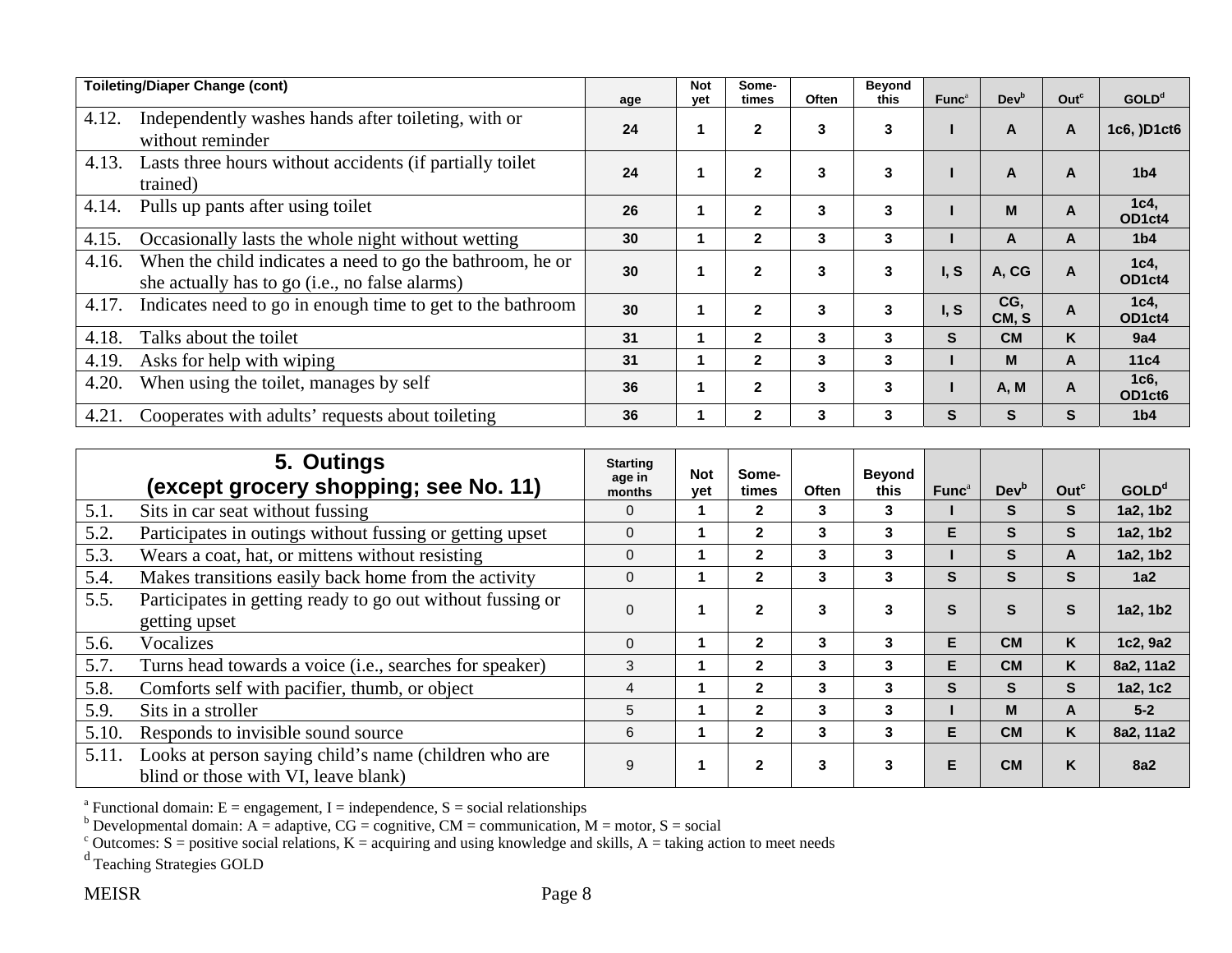|       | <b>Outings (cont)</b>                                                                 | age | <b>Not</b><br>vet | Some-<br>times          | Often        | <b>Beyond</b><br>this   | Func <sup>a</sup> | <b>Dev</b> <sup>b</sup>   | Outc                      | <b>GOLD</b> <sup>d</sup> |
|-------|---------------------------------------------------------------------------------------|-----|-------------------|-------------------------|--------------|-------------------------|-------------------|---------------------------|---------------------------|--------------------------|
| 5.12. | Walks with or without help when given the opportunity                                 | 12  | 1                 | $\overline{2}$          | 3            | 3                       |                   | M                         | $\mathsf{A}$              | 4-4, OD4a4,<br>OD4a6     |
| 5.13. | Able and willing to follow directions                                                 | 12  | $\mathbf 1$       | $\mathbf{2}$            | 3            | $\mathbf{3}$            | $\mathbf{s}$      | <b>CM</b>                 | K                         | 1b2, 1b4                 |
| 5.14. | Lets people other than parents help                                                   | 12  | $\mathbf{1}$      | $\overline{2}$          | $\mathbf{3}$ | $\mathbf{3}$            | E, S              | A, S                      | S, A                      | 1b2, 1c2                 |
| 5.15. | Holds parent's hand outdoors                                                          | 12  | $\overline{1}$    | $\overline{2}$          | $\mathbf{3}$ | $\overline{\mathbf{3}}$ | $\mathsf{s}$      | $\mathbf{A}$              | $\mathsf{A}$              | 1b4, 2a2                 |
| 5.16. | Points to things to show adult                                                        | 14  | $\mathbf{1}$      | $\overline{\mathbf{2}}$ | $\mathbf{3}$ | $\mathbf{3}$            | $\mathbf{s}$      | <b>CM</b>                 | $\mathbf{s}$              | 1c4, 9a2                 |
|       | 5.17. Indicates understanding words related to going out                              | 15  | $\mathbf{1}$      | 2 <sup>1</sup>          | $\mathbf{3}$ | $\overline{\mathbf{3}}$ | $\mathbf{s}$      | <b>CM</b>                 | K                         | <b>8a4</b>               |
|       | 5.18. Indicates what he or she wants when getting ready to go<br>out                  | 15  | 1                 | $\overline{2}$          | 3            | 3                       | $\mathbf{s}$      | <b>CM</b>                 | $\overline{A}$            | 1c4, 9a2                 |
| 5.19. | Occupies him- or herself while the adult is busy                                      | 18  | $\mathbf{1}$      | $\mathbf{2}$            | $\mathbf{3}$ | $\mathbf{3}$            | E                 | $\boldsymbol{\mathsf{A}}$ | K                         | 1c4                      |
|       | 5.20. Labels things to request or comment by using words or<br>signs                  | 18  | $\mathbf 1$       | $\overline{2}$          | 3            | $\mathbf{3}$            | $\mathbf{s}$      | <b>CM</b>                 | K                         | 9a2, 9a4                 |
| 5.21. | Uses words related to going out                                                       | 18  | $\mathbf{1}$      | $\mathbf{2}$            | 3            | $\mathbf{3}$            | $\mathbf{s}$      | <b>CM</b>                 | K                         | 9a4                      |
|       | 5.22. Helps carry items                                                               | 19  | $\mathbf{1}$      | $\overline{2}$          | $\mathbf{3}$ | $\mathbf{3}$            |                   | $\mathsf{M}$              | $\mathsf{A}$              | $5-6, 6-4$               |
|       | 5.23. Participates in car outing by sitting in car seat, leaving<br>seatbelt fastened | 24  | $\mathbf 1$       | $\overline{2}$          | $\mathbf{3}$ | $\mathbf{3}$            | п                 | A, CG                     | $\overline{A}$            | 1 <sub>b4</sub>          |
|       | 5.24. Plays with other children                                                       | 24  | $\mathbf{1}$      | $\overline{2}$          | $\mathbf{3}$ | $\mathbf{3}$            | E, S              | ${\sf s}$                 | $\mathbf{s}$              | 2c2                      |
|       | 5.25. Puts on his or her shoes independently                                          | 24  | $\mathbf{1}$      | $\overline{2}$          | 3            | $\mathbf{3}$            | п                 | $\mathsf{A}$              | $\mathsf{A}$              | 1c4,<br>OD1cd4           |
|       | 5.26. Climbs into the car or car seat independently                                   | 24  | $\mathbf 1$       | $\overline{2}$          | 3            | $\mathbf{3}$            | п                 | M                         | A                         | $1c4, 4-6,$<br>$5-4$     |
| 5.27. | Responds to simple questions others ask                                               | 27  | $\mathbf{1}$      | $\overline{2}$          | $\mathbf{3}$ | $\mathbf{3}$            | E                 | <b>CM</b>                 | K                         | <b>8b4</b>               |
| 5.28. | When asked, states first and last name                                                | 30  | 1                 | $\overline{\mathbf{2}}$ | $\mathbf{3}$ | $\mathbf{3}$            | E                 | <b>CM</b>                 | K                         | <b>8b4</b>               |
| 5.29. | Stays with an adult when walking                                                      | 30  | 1                 | $\mathbf{2}$            | $\mathbf{3}$ | $\overline{\mathbf{3}}$ | E, S              | $\mathbf{s}$              | $\mathbf{A}$              | 1 <sub>b4</sub>          |
| 5.30. | Understands "no" and doesn't have a tantrum when<br>desired items cannot be purchased | 30  | $\mathbf 1$       | $\overline{2}$          | 3            | $\mathbf{3}$            | $\mathbf{s}$      | CG, S                     | $\mathbf{s}$              | 1a4, 8a4                 |
| 5.31. | Uses a booster seat, if child is over 40 lb                                           | 33  | $\mathbf{1}$      | 2 <sup>1</sup>          | $\mathbf{3}$ | 3                       | п                 | A, M                      | $\mathbf{A}$              | 5-4, OD5a2               |
| 5.32. | Cooperates with adults' requests during outings                                       | 36  | $\mathbf{1}$      | $\overline{\mathbf{2}}$ | $\mathbf{3}$ | $\mathbf{3}$            | $\mathbf{s}$      | ${\sf s}$                 | $\mathbf{s}$              | 1b4, 8b4                 |
| 5.33. | Stays close to adult or car in parking lot (DON'T SCORE <                             |     |                   |                         |              |                         |                   |                           |                           |                          |
|       | $12$ MOS)                                                                             | 36  | $\mathbf 1$       | $\overline{2}$          | $\mathbf{3}$ | $\mathbf{3}$            | I, S              | $\mathbf{s}$              | $\overline{A}$            | 1 <sub>b4</sub>          |
| 5.34. | Stays in or near the shopping cart                                                    | 36  | $\mathbf{1}$      | $\overline{2}$          | $\mathbf{3}$ | $\mathbf{3}$            | I, S              | A, CG                     | $\boldsymbol{\mathsf{A}}$ | 1 <sub>b4</sub>          |
|       | 5.35. Waits during errands (e.g., at restaurant)                                      | 36  | $\mathbf{1}$      | $\overline{2}$          | $\mathbf{3}$ | $\mathbf{3}$            | $\mathbf{s}$      | $\mathbf{s}$              | $\mathbf{s}$              | 1 <sub>b4</sub>          |

<sup>b</sup> Developmental domain: A = adaptive, CG = cognitive, CM = communication, M = motor, S = social

<sup>c</sup> Outcomes: S = positive social relations, K = acquiring and using knowledge and skills, A = taking action to meet needs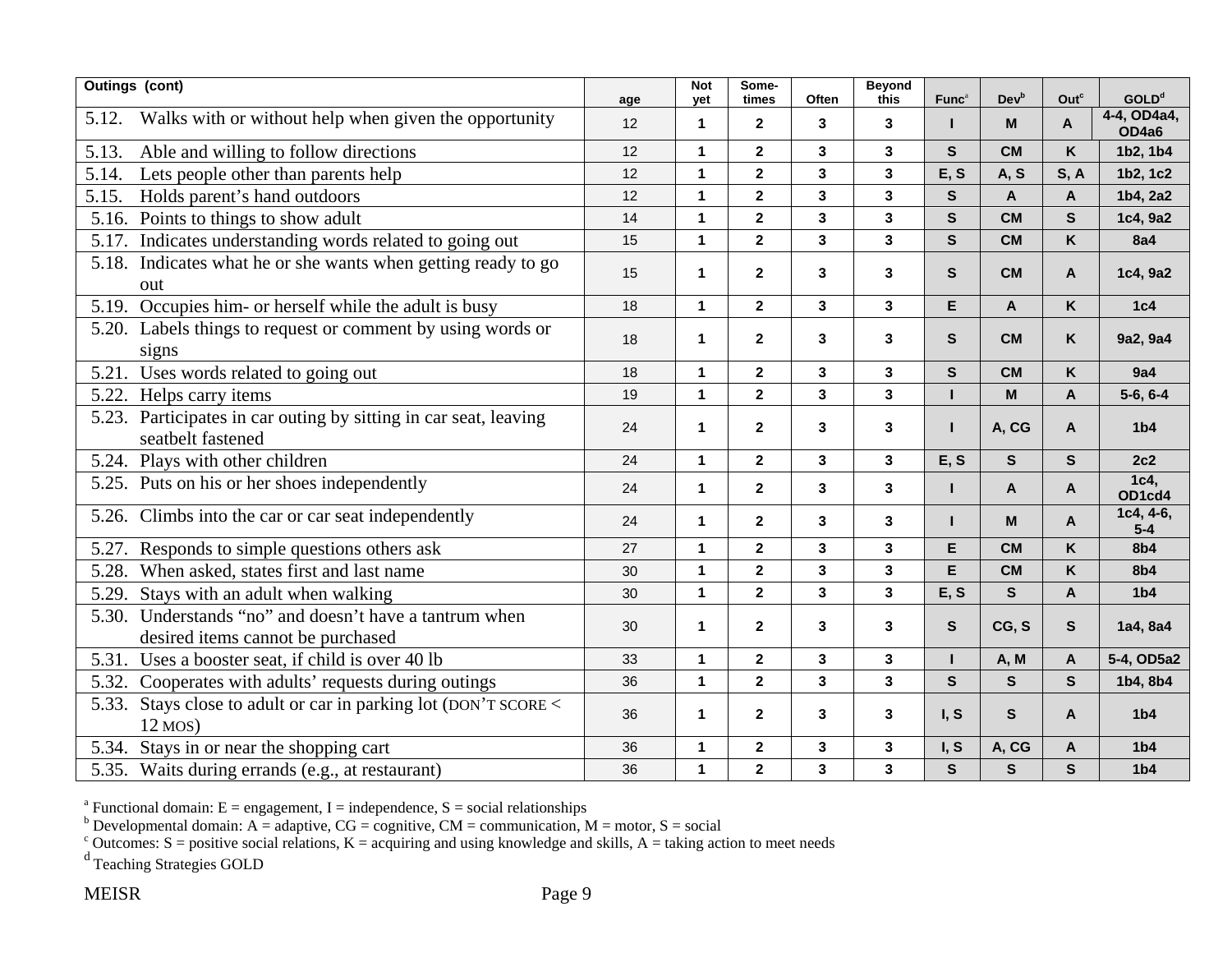|       | 6. Play Time With Others                                                            | <b>Starting</b><br>age in<br>months | <b>Not</b><br>yet | Some-<br>times          | Often                   | <b>Beyond</b><br>this | Func <sup>a</sup> | <b>Dev</b> <sup>b</sup> | Outc         | GOLD <sup>d</sup> |
|-------|-------------------------------------------------------------------------------------|-------------------------------------|-------------------|-------------------------|-------------------------|-----------------------|-------------------|-------------------------|--------------|-------------------|
| 6.1.  | Makes transitions from play with others without getting<br>upset                    | $\mathbf{0}$                        | $\mathbf 1$       | $\mathbf{2}$            | 3                       | 3                     | S.                | S                       | S            | 1a2, 1c2          |
| 6.2.  | Follows person with his or her eyes                                                 | $\mathbf{1}$                        | 1                 | $\overline{2}$          | 3                       | 3                     | S.                | S                       | S.           | 11a2              |
| 6.3.  | Gets excited when caregiver approaches or restarts game                             | $\overline{c}$                      | $\mathbf 1$       | $\mathbf{2}$            | $\mathbf{3}$            | 3                     | $\mathbf{s}$      | $\mathbf{s}$            | S.           | 2a2               |
| 6.4.  | Invites adults to play by vocalizing or smiling                                     | $\overline{4}$                      | $\mathbf{1}$      | $\mathbf{2}$            | $\mathbf{3}$            | 3                     | $\mathbf{s}$      | S, CM                   | $\mathbf{s}$ | 1c2, 9a2          |
| 6.5.  | Imitates behaviors he or she already knows                                          | $\overline{4}$                      | 1                 | $\overline{2}$          | $\overline{\mathbf{3}}$ | 3                     | E                 | <b>CM</b>               | K            | 11b <sub>2</sub>  |
| 6.6.  | Looks and vocalizes to own name (children who are<br>blind/with VI, vocalizes only) | 5                                   | 1                 | $\overline{2}$          | $\mathbf{3}$            | 3                     | E.                | <b>CM</b>               | K.           | 8a2, 9a2,<br>11a2 |
| 6.7.  | Plays simple games with an adult or older child                                     | 6                                   | $\mathbf{1}$      | $\overline{\mathbf{2}}$ | $\overline{\mathbf{3}}$ | 3                     | S                 | CG                      | $\mathbf{s}$ | 2c2, 10a2         |
| 6.8.  | Plays with others, without fussing or getting upset                                 | 6                                   | $\mathbf{1}$      | $\mathbf{2}$            | $\mathbf{3}$            | 3                     | $\mathbf{s}$      | S                       | $\mathbf{s}$ | 1a2, 2a2          |
| 6.9.  | Imitates others (e.g., faces, sounds, simple actions)                               | $\overline{7}$                      | $\mathbf{1}$      | $\overline{2}$          | 3                       | 3                     | S                 | CG                      | K            | 11a2              |
| 6.10. | Shows or comments on toys to adults                                                 | 9                                   | $\mathbf 1$       | $\mathbf{2}$            | 3                       | $\mathbf{3}$          | S.                | <b>CM</b>               | S.           | 9a2, 9b2,<br>10a2 |
| 6.11. | Indicates he or she understands words for toys or games                             | 9                                   | $\mathbf{1}$      | $\mathbf{2}$            | 3                       | 3                     | E, S              | <b>CM</b>               | K            | <b>8a2</b>        |
| 6.12  | Talks or babbles back and forth in a sort of conversation                           | 11                                  | $\mathbf{1}$      | $\overline{2}$          | $\overline{\mathbf{3}}$ | 3                     | E, S              | <b>CM</b>               | $\mathbf{s}$ | 10a2              |
| 6.13. | Walks more than crawls to get to others in play                                     | 11                                  | $\mathbf 1$       | $\mathbf{2}$            | 3                       | 3                     | п                 | M                       | A            | $4-2,$<br>OD4a5   |
| 6.14. | Repeats sounds or gestures if laughed at                                            | 11                                  | $\mathbf{1}$      | $\mathbf{2}$            | 3                       | 3                     | $\mathbf{s}$      | <b>CM</b>               | S.           | 11b <sub>2</sub>  |
| 6.15. | Uses single words or signs to ask for things, including<br>"more"                   | 12                                  | $\mathbf 1$       | $\mathbf{2}$            | $\mathbf{3}$            | 3                     | L                 | CM, A                   | K.           | 9a2               |
| 6.16. | If invited to play, responds                                                        | 12                                  | $\mathbf{1}$      | $\mathbf{2}$            | 3                       | 3                     | $\mathbf{s}$      | $\mathbf{s}$            | S            | 2 <sub>b2</sub>   |
| 6.17. | Uses words or signs during play                                                     | 12                                  | $\mathbf 1$       | $\mathbf{2}$            | 3                       | 3                     | $\mathbf{s}$      | <b>CM</b>               | K.           | 9a2, 9a4          |
| 6.18. | Laughs at things that don't make sense or are surprising                            | 12                                  | $\mathbf 1$       | $\mathbf{2}$            | 3                       | 3                     | E, S              | CG, S                   | $\mathbf{s}$ | 10a2              |
| 6.19  | Indicates what he or she wants during play                                          | 15                                  | 1                 | $\overline{2}$          | $\overline{\mathbf{3}}$ | 3                     | $\mathbf{s}$      | <b>CM</b>               | A            | 1c4, 9a4          |
| 6.20. | Throws ball forward a few feet                                                      | 15                                  | $\mathbf{1}$      | $\overline{2}$          | $\overline{\mathbf{3}}$ | 3                     | E                 | M                       | A            | $6-4,$<br>OD6a4   |
| 6.21  | Waits while others take their turn                                                  | 18                                  | $\mathbf{1}$      | $\overline{2}$          | 3                       | 3                     | $\mathbf{s}$      | CG                      | $\mathbf{s}$ | 3a4               |
| 6.22. | Uses two-word sentences to request and comment                                      | 20.5                                | $\mathbf 1$       | $\mathbf 2$             | $\mathbf{3}$            | 3                     | E, S              | <b>CM</b>               | K            | 9c2               |
| 6.23. | Cleans up toys when directed to do so                                               | 21                                  | $\mathbf 1$       | $\overline{\mathbf{2}}$ | $\mathbf{3}$            | 3                     | $\mathbf{s}$      | <b>CM</b>               | $\mathbf{s}$ | 1b4, 8b4          |
| 6.24  | Indicates ownership over toys or items                                              | 23                                  | $\mathbf{1}$      | $\overline{\mathbf{2}}$ | $\overline{\mathbf{3}}$ | 3                     | $\mathbf{s}$      | S                       | S.           | 3b2, 9c2          |
| 6.25. | Sings snippets of songs                                                             | 23                                  | $\mathbf{1}$      | $\overline{2}$          | 3                       | $\mathbf{3}$          | E, S              | <b>CM</b>               | K            | <b>12a2</b>       |

<sup>b</sup> Developmental domain: A = adaptive, CG = cognitive, CM = communication, M = motor, S = social

<sup>c</sup> Outcomes: S = positive social relations, K = acquiring and using knowledge and skills, A = taking action to meet needs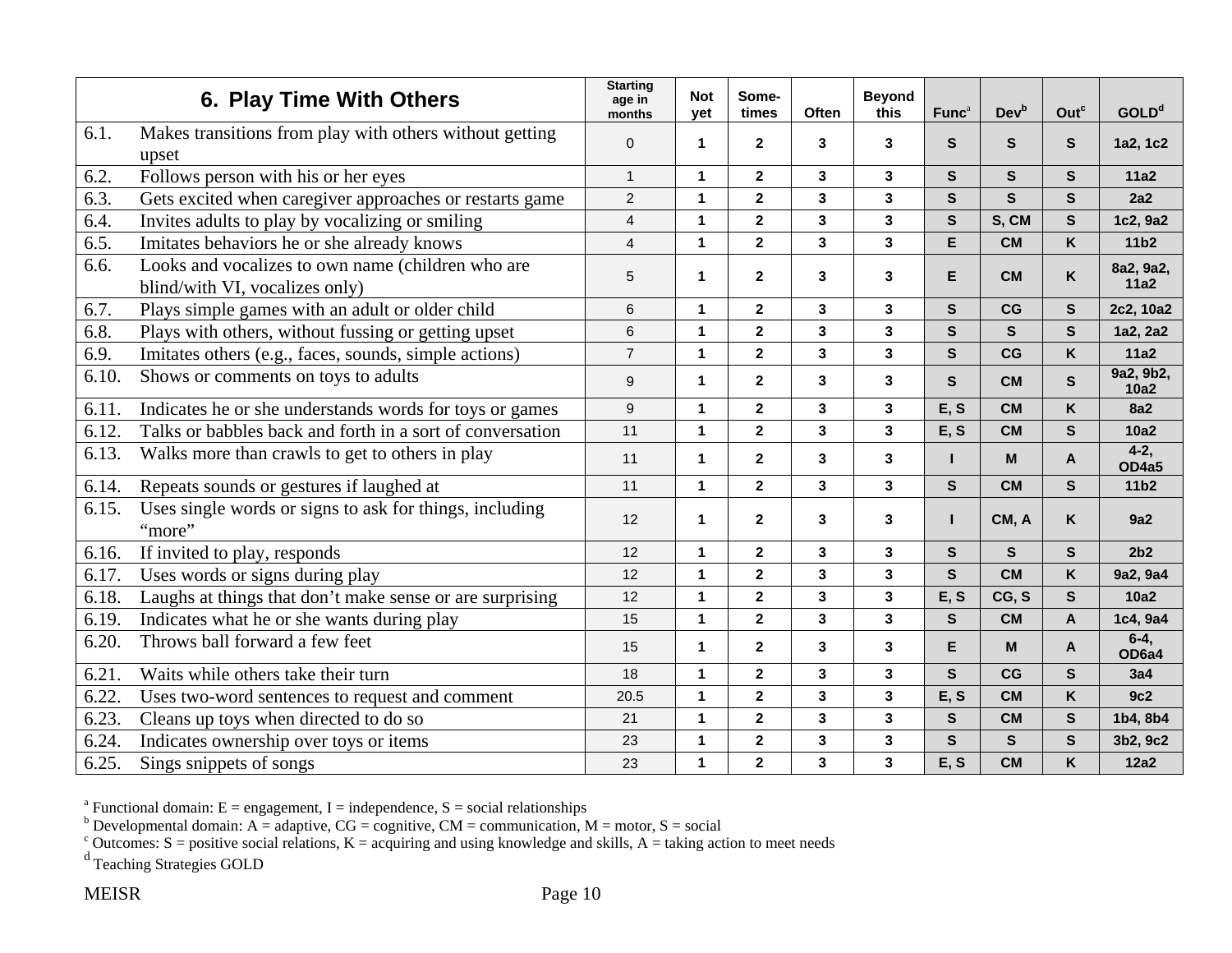|       | <b>Play Time With Others (cont)</b>                                                                                          | age | <b>Not</b><br>yet | Some-<br>times | Often | <b>Beyond</b><br>this | Func <sup>a</sup> | Dev <sup>b</sup> | Out <sup>c</sup> | GOLD <sup>d</sup> |
|-------|------------------------------------------------------------------------------------------------------------------------------|-----|-------------------|----------------|-------|-----------------------|-------------------|------------------|------------------|-------------------|
| 6.26. | Maintains motor control over his or her body in relationship<br>to others                                                    | 24  |                   | $\mathbf{2}$   | 3     | 3                     |                   | M                | A                | $5-4, 6-4$        |
| 6.27. | Responds to conflict by crying or being aggressive                                                                           | 24  | 1                 | $\mathbf{2}$   | 3     | 3                     | S                 | CM, S            | S                | 3 <sub>b2</sub>   |
| 6.28. | Engages in simple make-believe activities (e.g., birthday<br>party, pretending things are other things, feeding a baby doll) | 24  |                   | $\overline{2}$ | 3     | 3                     | S                 | CG               | Κ                | 14b <sub>2</sub>  |
| 6.29. | Protects own territory with "Mine"                                                                                           | 24  |                   | $\mathbf{2}$   | 3     | 3                     |                   | <b>CM</b>        | A                | 9c2               |
| 6.30. | Initiates play with other children                                                                                           | 24  |                   | $\overline{2}$ | 3     | 3                     | S                 | S, CM            | S                | 2c2               |
| 6.31. | Sustains play with others for appropriate amount of time                                                                     | 30  | 1                 | $\overline{2}$ | 3     | 3                     | E.                | CG               | S                | 11a4              |
| 6.32. | Bosses other children                                                                                                        | 30  | 1                 | $\mathbf 2$    | 3     | 3                     | E                 | CM, S            | S                | 3b2, 11c4         |
| 6.33. | Separates from parent without anxiety                                                                                        | 30  |                   | $\mathbf{2}$   | 3     | 3                     | S                 | S                | S                | 2a6               |
| 6.34. | Plays with others without biting                                                                                             | 36  |                   | $\mathbf{2}$   | 3     | 3                     | E, S              | S                | S                | 3 <sub>b4</sub>   |
| 6.35. | During pretend play, assigns players roles                                                                                   | 36  | 1                 | $\mathbf{2}$   | 3     | 3                     | S                 | CG               | K.               | 14 <sub>b3</sub>  |
| 6.36. | Knows how to ask another child for a turn with a toy                                                                         | 36  | 1                 | $\overline{2}$ | 3     | 3                     | S                 | <b>CM</b>        | S                | 3a4, 10b4         |
| 6.37. | Plays without messing up others' creations                                                                                   | 36  | 1                 | $\overline{2}$ | 3     | 3                     | S.                | S                | S                | 3a2               |
| 6.38. | Cooperates with adults' requests during play                                                                                 | 36  | 1                 | $\mathbf{2}$   | 3     | 3                     | S                 | S.               | S                | 1b4, 8b5          |
| 6.39. | Uses loud (including rough and tumble) and quiet play at<br>appropriate times/in appropriate contexts                        | 36  |                   | $\mathbf{2}$   | 3     | 3                     |                   | A, S             | S                | 1 <sub>b6</sub>   |
| 6.40. | Stays quiet during hide-and-seek                                                                                             | 36  |                   | $\mathbf{2}$   | 3     | 3                     | Е                 | A                | S                | 1b6, 2c2          |

|      | 7. Play Time Alone                                                         | <b>Starting</b><br>age in<br>months | <b>Not</b><br>vet | Some-<br>times | <b>Often</b> | Beyond<br>this | Func <sup>a</sup> | Dev <sup>b</sup> | Out <sup>c</sup> | GOLD <sup>d</sup>   |
|------|----------------------------------------------------------------------------|-------------------------------------|-------------------|----------------|--------------|----------------|-------------------|------------------|------------------|---------------------|
| 7.1. | Makes transitions from independent play without getting<br>upset           | $\overline{0}$                      |                   | $\mathbf{2}$   | 3            |                | S                 | S                | S                | 1a2, 1c2            |
| 7.2. | Turns over                                                                 | $\overline{2}$                      |                   | 2              | 3            | 3              |                   | M                | A                | $4 - 2$ ,<br>OD4a2  |
| 7.3. | Repeats actions with toys (e.g., bangs toys, kicks legs to<br>move mobile) | 3                                   |                   | 2              | 3            |                | E, I              | CG               | K                | 11 <sub>b2</sub>    |
| 7.4. | Explores objects with hands and mouth                                      | 3                                   |                   | $\mathbf{2}$   | 3            | 3              | E                 | CG, M            | K                | $6-2, 7a2,$<br>11d2 |
| 7.5. | Grasps own foot and takes it to mouth                                      | 4                                   |                   | 2              | 3            |                | E                 | CG, M            | K                | 6-2, 7a2            |
| 7.6. | Gets to toys by him- or herself                                            | 6                                   |                   | 2              | 3            | 3              |                   | M                | A                | $1c2, 6-2$          |

<sup>b</sup> Developmental domain: A = adaptive, CG = cognitive, CM = communication, M = motor, S = social

<sup>c</sup> Outcomes: S = positive social relations, K = acquiring and using knowledge and skills, A = taking action to meet needs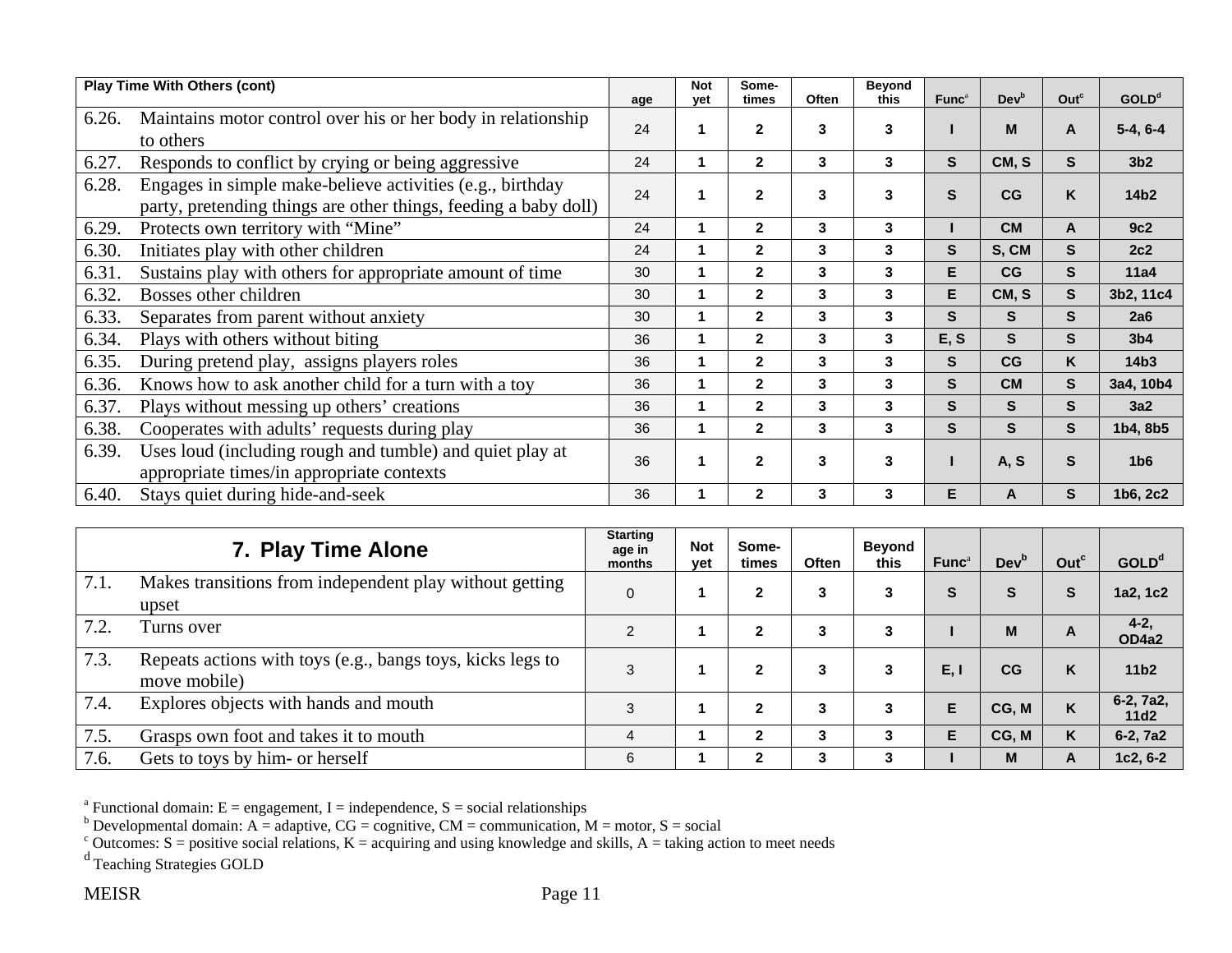|       | <b>Play Time Alone (cont)</b>                                                                                        | age            | <b>Not</b><br>vet    | Some-<br>times          | <b>Often</b>            | <b>Beyond</b><br>this | Func <sup>a</sup> | <b>Dev</b> <sup>b</sup> | Out <sup>c</sup> | <b>GOLD</b> <sup>d</sup>  |
|-------|----------------------------------------------------------------------------------------------------------------------|----------------|----------------------|-------------------------|-------------------------|-----------------------|-------------------|-------------------------|------------------|---------------------------|
| 7.7.  | Seeks hidden items, including pacifier or bottle                                                                     | $\overline{7}$ | $\mathbf{1}$         | $\mathbf{2}$            | 3                       | 3                     | E                 | CG                      | K                | <b>12a2</b>               |
| 7.8.  | Works to get a toy out of reach                                                                                      | $\overline{7}$ | $\mathbf{1}$         | $\mathbf{2}$            | 3                       | 3                     | E                 | CG                      | K                | 1c2, 11c2                 |
| 7.9.  | <b>Babbles</b>                                                                                                       | $\overline{7}$ | $\mathbf{1}$         | $\overline{\mathbf{2}}$ | $\mathbf{3}$            | 3 <sup>1</sup>        | E                 | <b>CM</b>               | K                | 9 <sub>b2</sub>           |
| 7.10  | Makes toys work by him- or herself                                                                                   | 9              | $\mathbf{1}$         | $\overline{2}$          | 3                       | $\mathbf{3}$          | E, I              | CG, M                   | Κ                | 1c2, 11d2                 |
| 7.11. | Touches various textures (finger paint, play doh, sand,<br>soil, glue)                                               | 9              | $\mathbf 1$          | $\mathbf{2}$            | 3                       | 3                     | E.                | A                       | Κ                | 11d2                      |
| 7.12. | Creeps on hands and knees to get toys (not all children do<br>this)                                                  | 9              | $\mathbf 1$          | $\mathbf{2}$            | $\mathbf{3}$            | 3                     | н                 | M                       | A                | 1c2, 4-2,<br>OD4a4        |
| 7.13. | Picks up small objects with tip of index finger and thumb<br>(neat pincer)                                           | 10             | $\mathbf{1}$         | $\overline{2}$          | 3                       | 3                     |                   | M                       | A                | <b>7a2</b>                |
| 7.14. | Puts toys in and out of containers (e.g., dumping)                                                                   | 12             | $\mathbf{1}$         | $\mathbf{2}$            | $\mathbf{3}$            | 3                     | E, I              | CG                      | K                | 1c4, 7a4                  |
| 7.15. | Puts toys together and pull them apart                                                                               | 12             | $\mathbf{1}$         | $\mathbf{2}$            | $\mathbf{3}$            | 3                     | E, I              | M                       | Κ                | 7a3                       |
| 7.16. | Initiates independent play                                                                                           | 12             | $\mathbf{1}$         | $\mathbf{2}$            | 3                       | 3                     |                   | CG                      | Κ                | 1c3, 11a3                 |
| 7.17. | Plays with a variety of toys                                                                                         | 12             | $\mathbf{1}$         | $\overline{2}$          | $\overline{\mathbf{3}}$ | 3                     | E, I              | CG                      | K                | 11a3                      |
| 7.18. | Makes marks on paper with crayons, paint, chalk,<br>markers, etc.                                                    | 12             | $\mathbf 1$          | $\mathbf{2}$            | $\mathbf{3}$            | 3                     | E, I              | M                       | K.               | 7 <sub>b2</sub>           |
| 7.19. | Makes choices easily of where/what to play                                                                           | 12             | $\mathbf{1}$         | $\overline{2}$          | $\overline{\mathbf{3}}$ | $\mathbf{3}$          | E, I              | CG                      | K                | 1c4, 11c2                 |
| 7.20. | While on feet, can pick up toy slightly behind him or her                                                            | 14.5           | $\mathbf{1}$         | $\mathbf{2}$            | $\overline{\mathbf{3}}$ | $\mathbf{3}$          | т                 | M                       | A                | $5-4$ ,<br>OD5a4          |
| 7.21. | Independently selects favorite toy or object (i.e., has<br>favorites and independently gets them)                    | 15             | $\mathbf{1}$         | $\mathbf{2}$            | 3                       | 3                     | п                 | $\mathsf{A}$            | A                | 1c4                       |
| 7.22. | Sustains independent play                                                                                            | 18             | $\mathbf{1}$         | $\mathbf{2}$            | $\mathbf{3}$            | 3                     | E, I              | CG                      | K                | 1c4, 11a3                 |
| 7.23. | Names items during play                                                                                              | 18             | $\blacktriangleleft$ | $\mathbf{2}$            | $\overline{\mathbf{3}}$ | 3                     | E                 | CG                      | K                | 9a4, 12a2                 |
| 7.24. | Constructs things during play (e.g., build with blocks or<br>legos)                                                  | 19             | 1                    | $\mathbf{2}$            | 3                       | 3                     | E, I              | CG, M                   | Κ                | 7a4, 11e3                 |
| 7.25. | Indicates knowing where toys or other objects belong<br>(e.g., goes to shelf to find specific toy, puts things away) | 21             | $\blacktriangleleft$ | $\overline{2}$          | 3                       | 3                     | E, I              | CG,<br><b>CM</b>        | K.               | 12a2                      |
| 7.26. | Holds crayon with thumb and finger not fisted                                                                        | 23             | $\overline{1}$       | $\overline{2}$          | 3                       | 3                     | п                 | M                       | A                | 7 <sub>b2</sub>           |
| 7.27. | Plays with most toys in an appropriate way                                                                           | 24             | 1                    | $\mathbf 2$             | 3                       | 3                     | E, I              | CG                      | K                | <b>11a3</b>               |
| 7.28. | Pretends to be something or someone                                                                                  | 24             | 1                    | $\mathbf{2}$            | 3                       | 3                     | $\mathbf{s}$      | CG                      | K                | 11e2,<br>14b <sub>2</sub> |

<sup>b</sup> Developmental domain: A = adaptive, CG = cognitive, CM = communication, M = motor, S = social

<sup>c</sup> Outcomes: S = positive social relations, K = acquiring and using knowledge and skills, A = taking action to meet needs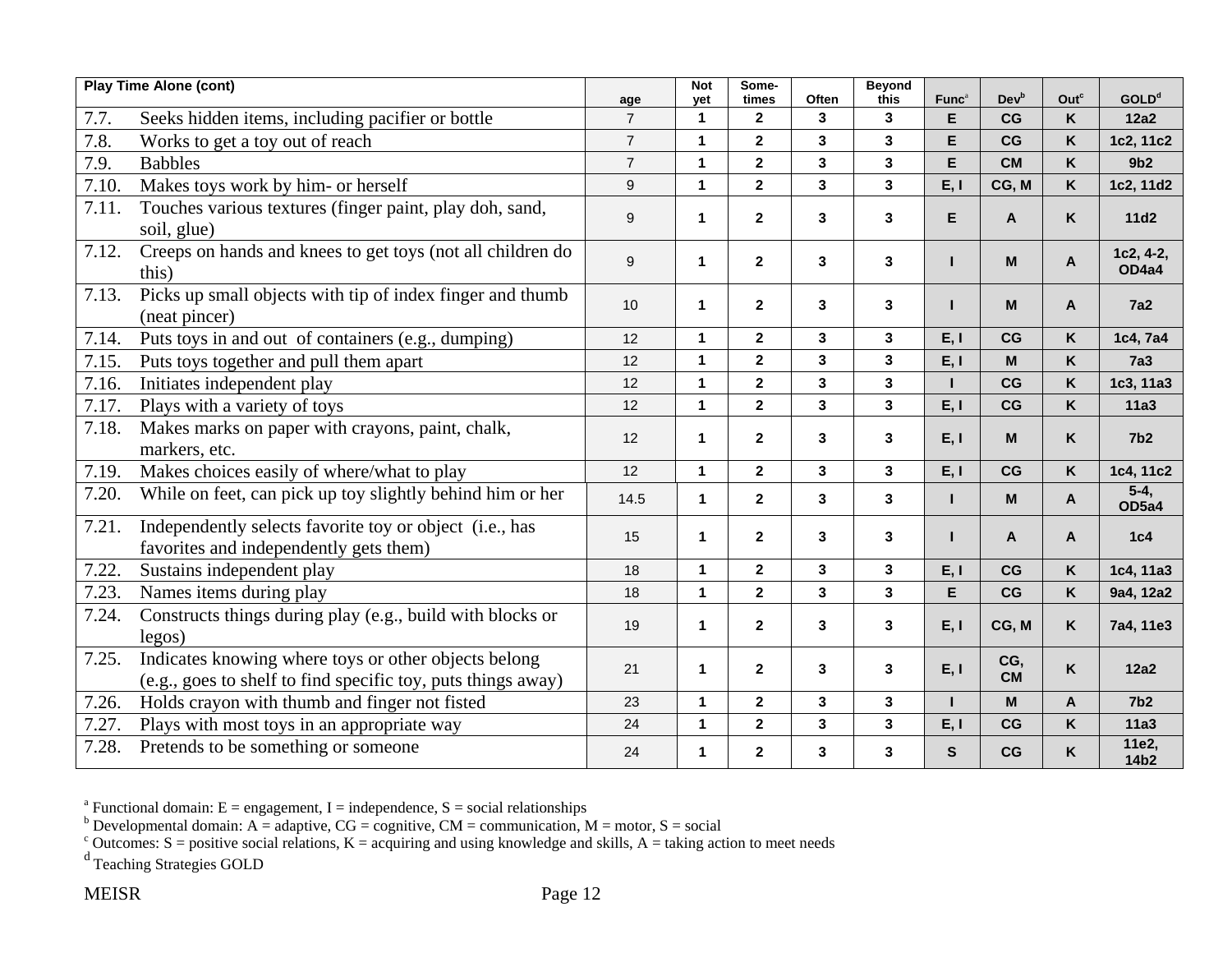|       | <b>Play Time Alone (cont)</b>                                                          | age | <b>Not</b><br>yet | Some-<br>times | Often | Beyond<br>this | Func <sup>a</sup> | Dev <sup>b</sup> | Out <sup>c</sup> | <b>GOLD</b> <sup>d</sup>       |
|-------|----------------------------------------------------------------------------------------|-----|-------------------|----------------|-------|----------------|-------------------|------------------|------------------|--------------------------------|
| 7.29. | Pretends objects are something else                                                    | 24  |                   | 2              | 3     | 3              | S                 | CG               | N                | 11e2,<br>14b <sub>2</sub>      |
| 7.30. | Initiates complex (i.e., beyond repetitive) play activities                            | 24  |                   | $\mathbf{2}$   | 3     | 3              | E                 | S.CG             | K                | 2c2, 11e3,<br>14b <sub>2</sub> |
| 7.31  | Pretends with doll                                                                     | 24  |                   | $\mathbf{2}$   | 3     | 3              | Е                 | CG               |                  | 11e2,<br>14b <sub>2</sub>      |
| 7.32. | Matches primary colors in play                                                         | 29  |                   | $\mathbf{2}$   | 3     | 3              | E                 | CG               | K                | 11a3, 13-2                     |
| 7.33. | When something is difficult, doesn't give up easily                                    | 30  |                   | $\mathbf{2}$   | 3     | 3              | Е                 | CG               | K                | 11 <sub>b4</sub>               |
| 7.34. | Maintains safety while playing independently (e.g.,<br>doesn't climb, play with stove) | 30  |                   | $\mathbf{2}$   | 3     | 3              |                   | A, CG            | A                | 1c <sub>5</sub>                |
| 7.35. | Cooperates with adults' requests in play                                               | 36  |                   | $\mathbf{2}$   | 3     | 3              | S                 | S                | S                | 1b4, 8b5                       |
| 7.36. | Knows play boundaries (e.g., driveway versus street)                                   | 36  |                   | 2              | 3     | 3              |                   | CG               | A                | 1c6, 12b4                      |

|       | 8. Nap                                                                                               | <b>Starting</b><br>age in<br>months | <b>Not</b><br>yet | Some-<br>times | <b>Often</b> | <b>Beyond</b><br>this | Func <sup>a</sup> | Dev <sup>b</sup> | Out <sup>c</sup> | GOLD <sup>d</sup>            |
|-------|------------------------------------------------------------------------------------------------------|-------------------------------------|-------------------|----------------|--------------|-----------------------|-------------------|------------------|------------------|------------------------------|
| 8.1.  | Falls asleep independently (rocking first counts as<br>independently)                                | $\mathbf 0$                         | 1                 | $\mathbf{2}$   | 3            | 3                     |                   | A                | A                | 1c2                          |
| 8.2.  | Goes down for a nap without fussing or getting upset                                                 | 0                                   | 1                 | $\mathbf{2}$   | 3            | 3                     | S.                | S.               | S                | 1a2                          |
| 8.3.  | Sleeps for long enough                                                                               | 1                                   | 1                 | $\overline{2}$ | 3            | 3                     |                   | A                | A                | 1c2                          |
| 8.4.  | Watches/listens to repetitive movements/sounds to go to<br>sleep                                     |                                     | 1                 | $\mathbf{2}$   | 3            | 3                     | E                 | CG               | ĸ                | 11a1                         |
| 8.5.  | Makes transitions from naptime without getting upset $\langle \langle 3 \rangle$<br>MO, LEAVE BLANK) | 3                                   | 1                 | $\mathbf{2}$   | 3            | 3                     | S                 | S                | S                | 1a2, 1c2                     |
| 8.6.  | Plays while on the bed or in the crib, if not sleeping                                               | 9                                   | 1                 | $\overline{2}$ | 3            | 3                     | E                 | CG               | K                | 1a2, 1c2,<br>11a2            |
| 8.7.  | Indicates understanding words about nap                                                              | 12                                  | 1                 | $\mathbf{2}$   | 3            | 3                     | S.                | <b>CM</b>        | K                | 1b2, 8a2                     |
| 8.8.  | Uses objects (e.g., blanket, stuffed toy) to self-soothe                                             | 12                                  | 1                 | $\overline{2}$ | 3            | 3                     | S.                | S.               | S.               | 1a3                          |
| 8.9.  | Gives up one nap                                                                                     | 12                                  | 1                 | $\mathbf{2}$   | 3            | 3                     | S, I              | S, A             | A                | 1c3                          |
| 8.10. | Uses words to indicate he or she wants to sleep                                                      | 15                                  | 1                 | $\mathbf 2$    | 3            | 3                     | S.                | <b>CM</b>        | A                | 1c4, 9a4,<br>9 <sub>b4</sub> |
| 8.11. | Uses words or signs before or after the nap                                                          | 15                                  | 1                 | $\overline{2}$ | 3            | 3                     | S.                | <b>CM</b>        | K                | 9a2, 9a4                     |
| 8.12. | One nap a day is enough                                                                              | 18                                  | 1                 | $\mathbf{2}$   | 3            | 3                     |                   | A                | A                | 1c4                          |
| 8.13. | Sleeps in bed, not crib                                                                              | 24                                  | 1                 | $\overline{2}$ | 3            | 3                     |                   | S                | A                | 1c4                          |

<sup>b</sup> Developmental domain: A = adaptive, CG = cognitive, CM = communication, M = motor, S = social

<sup>c</sup> Outcomes: S = positive social relations, K = acquiring and using knowledge and skills, A = taking action to meet needs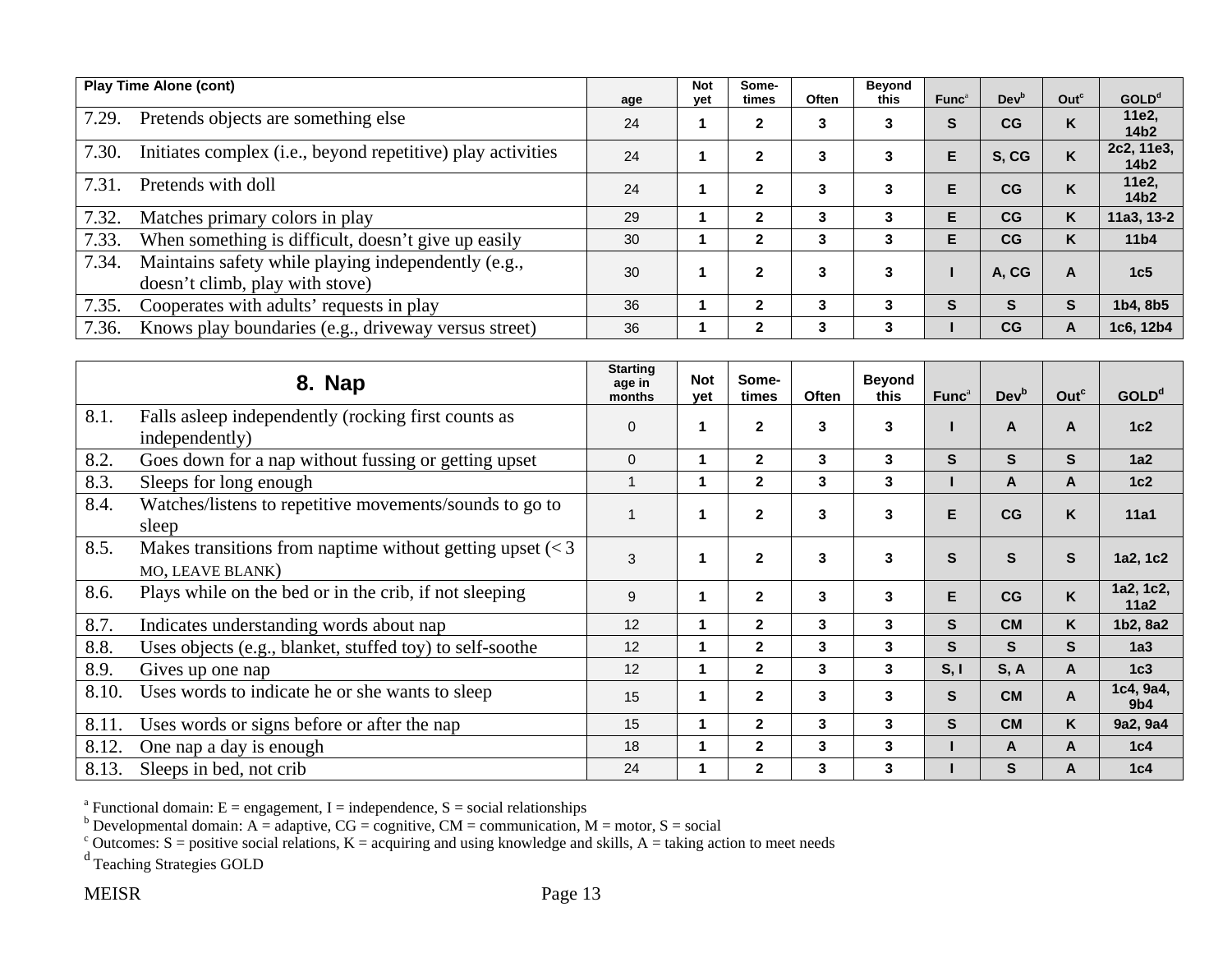| Nap (cont) |                                                         | age | <b>Not</b><br>vet | Some-<br>times | Often | <b>Bevond</b><br>this | Func <sup>a</sup> | Dev' | Out <sup>c</sup> | GOLD <sup>d</sup> |
|------------|---------------------------------------------------------|-----|-------------------|----------------|-------|-----------------------|-------------------|------|------------------|-------------------|
|            | If not sleeping, doesn't disturb other children who are | 24  |                   |                |       |                       |                   | CG   |                  | 1b4. 3a2          |
|            | Gets through the day without a nap                      | 31  |                   |                |       |                       |                   |      |                  | 1c <sub>4</sub>   |
| 8.16.      | Cooperates with adults' requests during nap times       | 36  |                   |                |       |                       |                   |      |                  | 1b4.8b4           |

|       | 9. Bath                                                                                  | <b>Starting</b><br>age in<br>months | <b>Not</b><br>yet | Some-<br>times | Often                   | <b>Beyond</b><br>this | Func <sup>a</sup> | Devb             | Out <sup>c</sup> | <b>GOLD</b> <sup>d</sup> |
|-------|------------------------------------------------------------------------------------------|-------------------------------------|-------------------|----------------|-------------------------|-----------------------|-------------------|------------------|------------------|--------------------------|
| 9.1.  | Participates in bathing without fussing or getting upset                                 | $\Omega$                            | $\mathbf{1}$      | $\overline{2}$ | 3                       | $\mathbf{3}$          | S.                | S.               | S.               | 1a2, 1c2                 |
| 9.2.  | Sits up by him- or herself                                                               | 5                                   | 1                 | $\mathbf{2}$   | 3                       | 3                     |                   | M                | A                | $5-2,$<br>OD5a2          |
| 9.3.  | Smiles at mirror                                                                         | 5                                   | 1                 | $\overline{2}$ | 3                       | 3                     | S.                | CG               | S.               | 11a2                     |
| 9.4.  | Makes eye contact, points, comments, or otherwise<br>engages with adults during bathtime | 6                                   | 1                 | $\mathbf{2}$   | 3                       | 3                     | S                 | CG,<br><b>CM</b> | S                | 10a2                     |
| 9.5.  | Splashes in the water                                                                    | 6                                   | 1                 | $\mathbf{2}$   | 3                       | 3                     | E, I              | M                | Κ                | 5-2, 11d2                |
| 9.6.  | Makes transitions from bath without getting upset                                        | 6                                   | 1                 | $\overline{2}$ | 3                       | 3                     | S.                | S.               | S.               | 1a2, 1c2                 |
| 9.7.  | Holds the washcloth                                                                      | 9                                   | 1                 | $\overline{2}$ | 3                       | 3                     | E, I              | M                | A                | 1c2, 7a2                 |
| 9.8.  | Plays with bath toys                                                                     | 9                                   | 1                 | $\mathbf{2}$   | $\mathbf{3}$            | 3                     | E                 | CG               | K                | 11a2                     |
| 9.9.  | Retrieves toys that have fallen into the water                                           | 9                                   | 1                 | $\overline{2}$ | $\overline{\mathbf{3}}$ | 3                     | E, I              | CG               | K                | 6-2, 12a2                |
| 9.10. | Indicates understanding words related to bath time                                       | 9                                   | 1                 | $\mathbf{2}$   | $\mathbf{3}$            | 3                     | S.                | <b>CM</b>        | K                | 1b2, 8a2                 |
| 9.11. | Holds up limbs to be washed or tilt head back to rinse hair                              | 10.5                                | 1                 | $\mathbf{2}$   | 3                       | 3                     | E                 | <b>A, M</b>      | A                | $1c2, 5-2$               |
| 9.12. | Indicates what he or she wants during bathtime                                           | 12                                  | $\mathbf{1}$      | $\mathbf{2}$   | $\mathbf{3}$            | 3                     | S                 | <b>CM</b>        | A                | 1c3, 9a2                 |
| 9.13. | Uses words or signs during bath time                                                     | 12                                  | 1                 | $\overline{2}$ | $\overline{\mathbf{3}}$ | 3                     | $\mathbf{s}$      | <b>CM</b>        | K                | 9a2, 9b2                 |
| 9.14. | Frolics and plays in the tub                                                             | 12                                  | 1                 | $\mathbf{2}$   | $\overline{\mathbf{3}}$ | 3                     | S                 | S, CG            | S                | 5-2, 11d2                |
| 9.15. | Gets in or out of the bath by him- or herself                                            | 18                                  | 1                 | $\mathbf{2}$   | $\mathbf{3}$            | 3                     |                   | M                | A                | $1c4, 5-4$               |
| 9.16. | Accepts adult brushing his or her teeth, without protesting                              | 18                                  | 1                 | $\mathbf{2}$   | $\mathbf{3}$            | 3                     | S.                | A                | S.               | 1 <sub>b4</sub>          |
| 9.17. | Cooperates in clipping nails                                                             | 18                                  | 1                 | $\mathbf{2}$   | 3                       | 3                     | S                 | A                | S                | 1b4, 1c2                 |
| 9.18. | Identifies him- or herself in mirrors ("Who's that?")                                    | 18                                  | 1                 | $\mathbf{2}$   | $\mathbf{3}$            | 3                     | S                 | CG               | K                | <b>12a1</b>              |
| 9.19. | Indicates if the water temperature is uncomfortable                                      | 20                                  | $\mathbf{1}$      | $\mathbf{2}$   | $\overline{\mathbf{3}}$ | 3                     | S                 | <b>CM</b>        | A                | 1c4                      |
| 9.20. | Puts away bath toys on request                                                           | 21                                  | 1                 | $\overline{2}$ | $\overline{\mathbf{3}}$ | 3                     | E.                | <b>CM</b>        | S.               | 1b4, 8b3                 |
| 9.21. | Washes body parts independently                                                          | 24                                  | 1                 | $\overline{2}$ | 3                       | 3                     |                   | A                | A                | 1c4                      |
| 9.22. | Cooperates in hair brushing                                                              | 24                                  | 1                 | $\mathbf{2}$   | $\mathbf{3}$            | 3                     | $\mathbf{s}$      | A                | S                | 1b4, 1c2                 |
| 9.23. | Chooses toys selectively                                                                 | 24                                  | 1                 | $\mathbf{2}$   | 3                       | 3                     |                   | M                | K                | 1c4, 11a3                |

<sup>b</sup> Developmental domain: A = adaptive, CG = cognitive, CM = communication, M = motor, S = social

<sup>c</sup> Outcomes: S = positive social relations, K = acquiring and using knowledge and skills, A = taking action to meet needs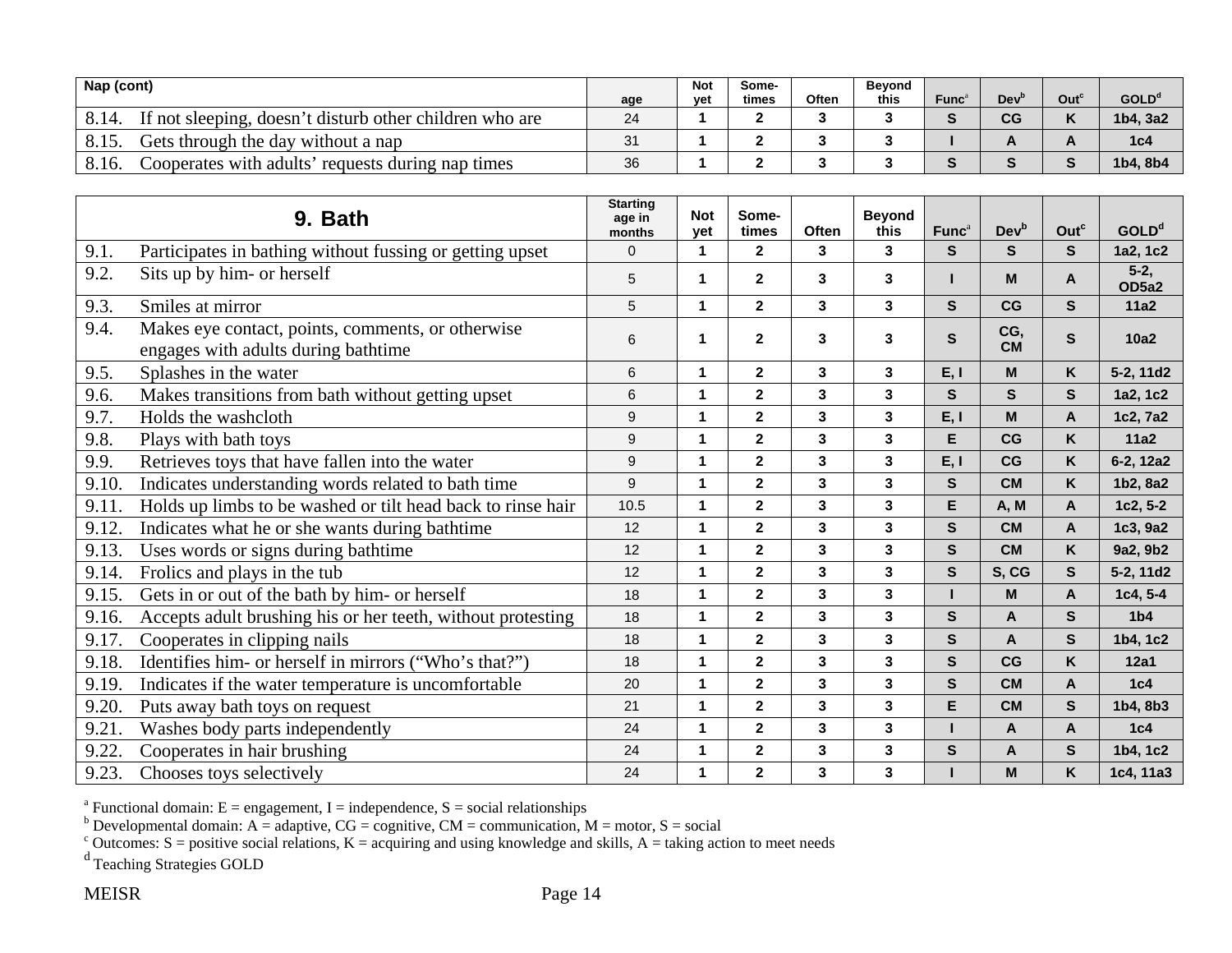| Bath (cont) |                                                                                       | age | <b>Not</b><br>yet | Some-<br>times | Often | Beyond<br>this | Func <sup>a</sup> | Dev <sup>b</sup> | Out <sup>c</sup> | <b>GOLD</b> <sup>d</sup> |
|-------------|---------------------------------------------------------------------------------------|-----|-------------------|----------------|-------|----------------|-------------------|------------------|------------------|--------------------------|
| 9.24.       | Allows hair to be fixed without crying                                                | 24  |                   | $\mathbf{2}$   | 3     | 3              | S                 | S                | S                | 1b4, 1c5                 |
| 9.25.       | Sorts colored toys and points to colored items when<br>named                          | 33  |                   | 2              | 3     |                | E                 | CG               | K                | 8a4, 13-2                |
| 9.26.       | Washes face/head with little help                                                     | 36  |                   | $\mathbf{2}$   | 3     | 3              | S                 | S                | А                | 1c5, 7a5                 |
| 9.27.       | Cooperates with adults' requests during bathing                                       | 36  |                   | 2              | 3     | 3              | S                 | S                | S                | 1b4, 8b5                 |
| 9.28.       | Brushes teeth independently                                                           | 36  |                   | $\mathbf{2}$   | 3     | 3              |                   | M                | A                | 1c6, 7a6                 |
| 9.29.       | Combs or brushes hair independently                                                   | 36  |                   | $\mathbf{2}$   | 3     | 3              |                   | M                | A                | 1c6, 7a6                 |
| 9.30.       | Dries off independently                                                               | 36  |                   | $\mathbf{2}$   | 3     | 3              | E                 | CG               | A                | 1c6, 7a6                 |
| 9.31.       | Makes choices about toothpaste flavor, hair accessories,<br>and so on, as appropriate | 36  |                   | $\mathbf{2}$   | 3     |                | I, S              | CG.<br>CM, S     | А                | 1c6, 9a5                 |

| <b>Hanging Out/Books/TV</b><br>10.                                                                               | <b>Starting</b><br>age in<br>months | <b>Not</b><br>yet | Some-<br>times | <b>Often</b> | <b>Beyond</b><br>this | Func <sup>a</sup> | Dev <sup>b</sup> | Out <sup>c</sup> | GOLD <sup>d</sup> |
|------------------------------------------------------------------------------------------------------------------|-------------------------------------|-------------------|----------------|--------------|-----------------------|-------------------|------------------|------------------|-------------------|
| Makes transitions to another activity without getting upset<br>10.1.                                             | $\Omega$                            |                   | $\mathbf{2}$   | 3            | 3                     | S                 | S                | S                | 1a2, 1c2          |
| Responds differently to the voice of a stranger (real, not<br>10.2.<br>on TV) from that of a familiar person     | 3                                   |                   | $\mathbf{2}$   | 3            | 3                     | S                 | S                | S                | 1b2, 2a2          |
| Looks at an object or person and watches it move<br>10.3.<br>(children who are blind/those with VI, leave blank) | 3                                   |                   | $\mathbf{2}$   | 3            | 3                     | E                 | A                | K                | 11a1,<br>11a2     |
| Sits with slight support and moves head actively<br>10.4.                                                        | $\overline{4}$                      |                   | $\mathbf{2}$   | 3            | 3                     |                   | M                | A                | $5-2$             |
| Sits independently and uses hands in play<br>10.5.                                                               | 5                                   |                   | $\mathbf{2}$   | 3            | 3                     |                   | м                | A                | 5-2, OD5a2        |
| Enjoys face fun—pointing to and pulling on facial<br>10.6.<br>features of caregivers                             | 5                                   | 1                 | $\mathbf{2}$   | 3            | 3                     | S                 | S                | S                | 2a2, 2b2          |
| Plays with paper<br>10.7.                                                                                        | $\overline{7}$                      |                   | $\overline{2}$ | 3            | 3                     | E.                | CG               | K                | 7a2, 11a2         |
| Plays with books<br>10.8.                                                                                        | $\overline{7}$                      |                   | $\mathbf{2}$   | 3            | 3                     | E.                | CG               | K                | 7a2, 11a2         |
| Attends to objects mentioned during conversation<br>10.9.                                                        | 9                                   |                   | $\mathbf{2}$   | 3            | 3                     | E                 | CG               | K                | 8a2, 11a2         |
| 10.10. Uses words or signs during TV watching                                                                    | 12                                  |                   | $\mathbf{2}$   | 3            | 3                     | S                 | <b>CM</b>        | K                | 9a2, 9b3          |
| Orients books correctly (right side up, left to right)<br>10.11.                                                 | 12                                  |                   | $\mathbf{2}$   | 3            | 3                     |                   | CG               | K                | 17a2              |
| 10.12. Stays with adult reading a book appropriate amount of<br>time, assuming child could physically move away  | 12                                  |                   | $\mathbf{2}$   | 3            | 3                     | Е                 | S                | S.               | 11a2,<br>17a2     |
| 10.13. Does not bite the book                                                                                    | 12                                  |                   | $\mathbf{2}$   | 3            | 3                     | Е                 | CG               | K                | 1b2, 17a2         |

<sup>b</sup> Developmental domain: A = adaptive, CG = cognitive, CM = communication, M = motor, S = social

<sup>c</sup> Outcomes: S = positive social relations, K = acquiring and using knowledge and skills, A = taking action to meet needs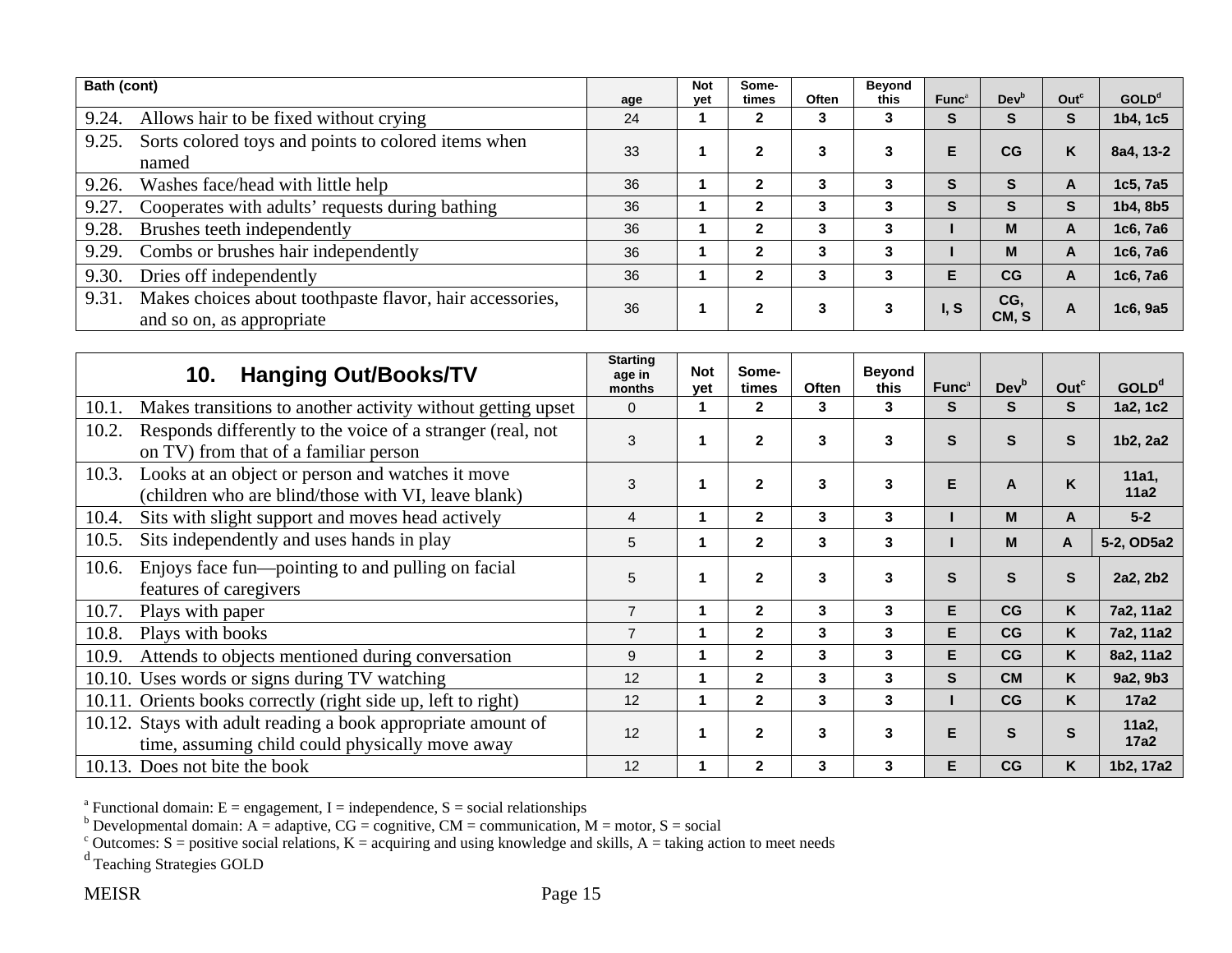| Hanging Out/Books/TV (cont)                                                                                                                  | age | <b>Not</b><br>vet | Some-<br>times          | Often                   | <b>Beyond</b><br>this   | Func <sup>a</sup> | <b>Dev</b> <sup>b</sup> | Outc         | <b>GOLD</b> <sup>d</sup> |
|----------------------------------------------------------------------------------------------------------------------------------------------|-----|-------------------|-------------------------|-------------------------|-------------------------|-------------------|-------------------------|--------------|--------------------------|
| 10.14. Does not bend or tear the book                                                                                                        | 12  | $\mathbf{1}$      | $\mathbf{2}$            | 3                       | $\mathbf{3}$            | E.                | CG                      | K            | 1b2, 17a2                |
| 10.15. Explores drawers and cabinets                                                                                                         | 13  | 1                 | $\mathbf{2}$            | $\mathbf{3}$            | $\mathbf{3}$            | E                 | CG, M                   | K            | 5-2, 11d3                |
| 10.16. Points to pictures, letters, or words in books                                                                                        | 14  | 1                 | $\overline{2}$          | $\overline{\mathbf{3}}$ | $\mathbf{3}$            | E                 | <b>CM</b>               | K            | 10a3, 17a2               |
| 10.17. Turns pages                                                                                                                           | 15  | 1                 | $\overline{2}$          | $\mathbf{3}$            | $\overline{\mathbf{3}}$ | $\mathbf{I}$      | M                       | K            | 7a3, 17a2                |
| 10.18. Has a favorite book                                                                                                                   | 18  | 1                 | $\mathbf{2}$            | $\mathbf{3}$            | $\mathbf{3}$            | E                 | CG                      | Κ            | 12b2, 17a3               |
| 10.19. Has favorite TV shows                                                                                                                 | 24  | 1                 | $\overline{2}$          | $\overline{\mathbf{3}}$ | $\overline{\mathbf{3}}$ | E                 | CG                      | K            | 12b <sub>2</sub>         |
| 10.20. Indicates he/she would like to watch TV                                                                                               | 24  | 1                 | $\overline{2}$          | $\overline{\mathbf{3}}$ | $\mathbf{3}$            | $\mathsf{s}$      | <b>CM</b>               | $\mathbf{A}$ | 1c4, 9a2                 |
| 10.21. Talks about TV shows when they are on                                                                                                 | 24  | 1                 | $\overline{2}$          | $\overline{\mathbf{3}}$ | $\overline{\mathbf{3}}$ | $\mathsf{s}$      | <b>CM</b>               | $\mathsf{K}$ | 9 <sub>b4</sub>          |
| 10.22. Maintains attention to some TV shows                                                                                                  | 24  | 1                 | $\overline{2}$          | $\overline{\mathbf{3}}$ | $\overline{\mathbf{3}}$ | E                 | $\pmb{\mathsf{A}}$      | K            | <b>11a3</b>              |
| 10.23. Responds to emotions of others, sometimes with adult<br>prompting (e.g., laughs at another's laugh, approaches                        | 24  | 1                 | $\mathbf{2}$            | $\mathbf{3}$            | $\mathbf{3}$            | E                 | CG                      | $\mathbf s$  | 2b2                      |
| crying child)                                                                                                                                |     |                   |                         |                         |                         |                   |                         |              |                          |
| 10.24. Matches an object to a picture representing that object                                                                               | 24  | 1                 | $\mathbf 2$             | 3                       | 3                       | E                 | CG                      | K            | $13 - 2$                 |
| 10.25. Upset when he or she cannot watch a show                                                                                              | 30  | $\mathbf{1}$      | $\overline{2}$          | $\mathbf{3}$            | $\mathbf{3}$            | $\mathsf{s}$      | $\mathbf{s}$            | $\mathbf{s}$ | 1c5                      |
| 10.26. Sits still while watching TV                                                                                                          | 30  | $\mathbf{1}$      | $\mathbf{2}$            | $\mathbf{3}$            | 3                       | E                 | $\mathbf{s}$            | $\mathbf{s}$ | 1b4, 11a4                |
| 10.27. Behaves appropriately when watching TV with an adult or<br>sibling in the room                                                        | 30  | 1                 | $\mathbf{2}$            | 3                       | $\mathbf{3}$            | $\mathsf{s}$      | $\mathbf{s}$            | $\mathsf{s}$ | 1 <sub>b4</sub>          |
| 10.28. Talks about TV shows when they are not on                                                                                             | 30  | $\mathbf{1}$      | $\mathbf{2}$            | $\mathbf{3}$            | $\mathbf{3}$            | $\mathsf{s}$      | <b>CM</b>               | K            | 9d4                      |
| 10.29. Pretends to read                                                                                                                      | 30  | $\mathbf{1}$      | $\overline{2}$          | $\overline{\mathbf{3}}$ | $\overline{\mathbf{3}}$ | E                 | CG                      | K            | 18b2                     |
| 10.30. Responds to others' feelings with caring behavior, without<br>adult prompting (e.g., kisses hurt finger, takes toy to<br>crying baby) | 30  | 1                 | $\mathbf{2}$            | 3                       | $\mathbf{3}$            | $\mathbf{s}$      | $\mathbf{s}$            | $\mathbf s$  | 2b4                      |
| 10.31. Indicates which TV show he or she would like to watch                                                                                 | 36  | $\mathbf{1}$      | $\overline{2}$          | 3                       | $\mathbf{3}$            | $\mathbf{s}$      | <b>CM</b>               | $\mathbf{A}$ | 1c5, 9a4, 9b4            |
| 10.32. Cooperates with adults' requests during hanging<br>out/TV/book time                                                                   | 36  | 1                 | $\mathbf{2}$            | 3                       | 3                       | S                 | $\mathbf{s}$            | $\mathbf{s}$ | 1b4, 8b5                 |
| 10.33. Behaves appropriately when watching TV alone                                                                                          | 36  | $\mathbf{1}$      | $\overline{2}$          | $\overline{\mathbf{3}}$ | $\mathbf{3}$            | E                 | $\mathbf{s}$            | $\mathbf{s}$ | 1b4, 1c6, 11a4           |
| 10.34. Responds to characters on TV (e.g., character asks<br>audience a question or directs audience to imitate)                             | 36  | 1                 | $\mathbf 2$             | 3                       | 3                       | S                 | <b>CM</b>               | K            | 8b5, 11a4, 14b3          |
| 10.35. Plays quietly while adults watch TV                                                                                                   | 36  | 1                 | $\mathbf 2$             | $\mathbf{3}$            | $\mathbf 3$             | E                 | CG                      | $\mathbf{s}$ | 1c6, 11a5                |
| 10.36. Cooperates when channel is changed                                                                                                    | 36  | $\mathbf{1}$      | $\overline{\mathbf{2}}$ | $\overline{\mathbf{3}}$ | $\overline{\mathbf{3}}$ | $\mathsf{s}$      | $\mathbf{s}$            | $\mathbf s$  | 1 <sub>b4</sub>          |

<sup>b</sup> Developmental domain: A = adaptive, CG = cognitive, CM = communication, M = motor, S = social

<sup>c</sup> Outcomes: S = positive social relations, K = acquiring and using knowledge and skills, A = taking action to meet needs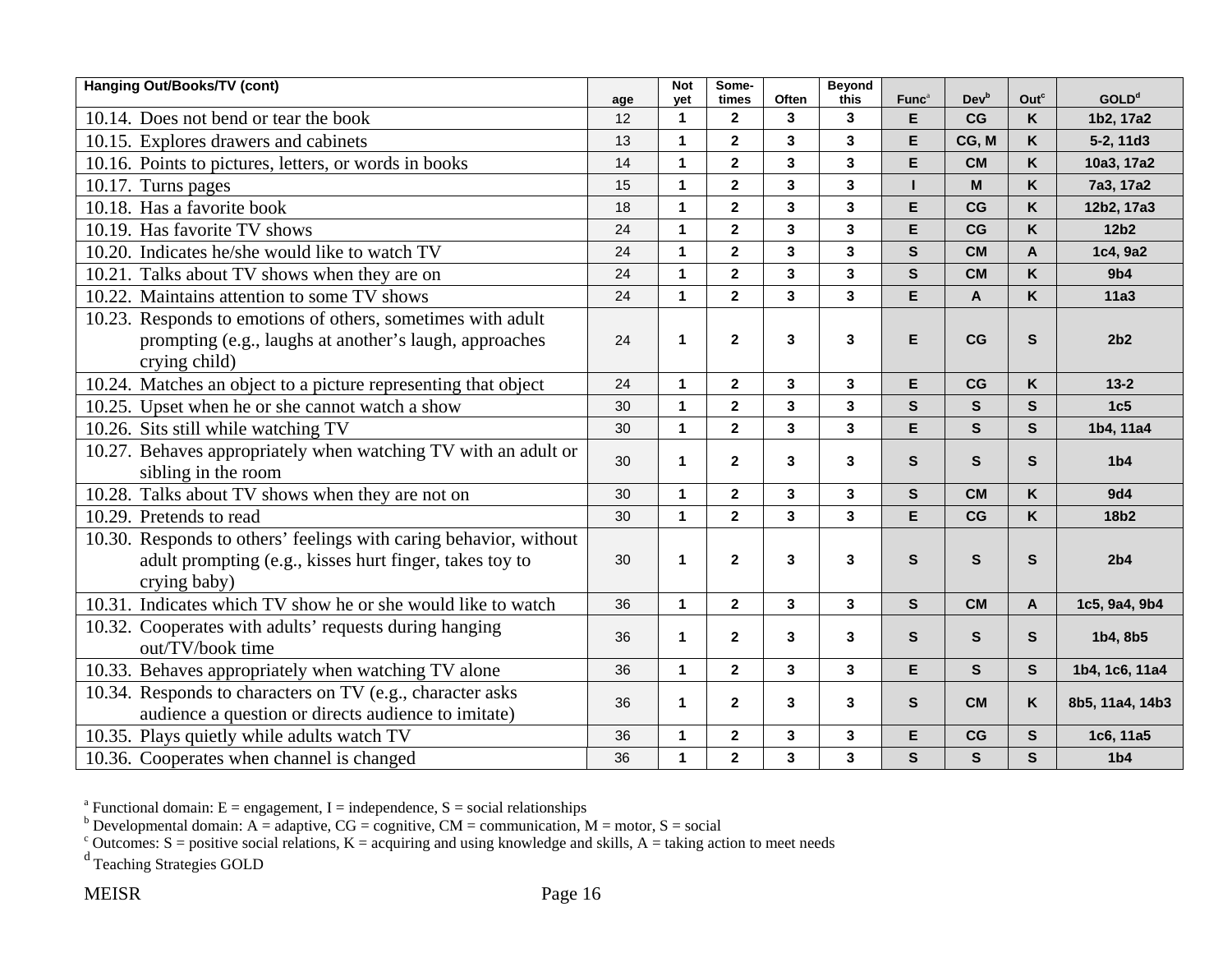| Hanging Out/Books/TV (cont)                             | age | <b>Not</b><br>vet | Some-<br>times | Often | <b>Bevond</b><br>this | Func | Dev <sup>1</sup> | Out <sup>c</sup> | GOLD <sup>d</sup>    |
|---------------------------------------------------------|-----|-------------------|----------------|-------|-----------------------|------|------------------|------------------|----------------------|
| Correctly points to letters or words when asked         | 36  |                   |                |       |                       |      | <b>CM</b>        |                  | 10a4,<br><b>16a2</b> |
| 10.38<br>Anticipates what will happen next in the story | 36  |                   |                |       |                       |      | $\sim$<br>uu     |                  | 18a2                 |

| <b>Grocery Shopping</b><br>11.                                                                  | <b>Starting</b><br>age in<br>months | <b>Not</b><br>vet | Some-<br>times          | <b>Often</b> | <b>Beyond</b><br>this | Func <sup>a</sup> | Dev <sup>b</sup> | Out <sup>c</sup> | <b>GOLD<sup>d</sup></b>      |
|-------------------------------------------------------------------------------------------------|-------------------------------------|-------------------|-------------------------|--------------|-----------------------|-------------------|------------------|------------------|------------------------------|
| 11.1.<br>Makes transitions from the grocery store without getting<br>upset                      | $\Omega$                            | 1                 | $\mathbf{2}$            | 3            | 3                     | S                 | S.               | S                | 1a2, 1c2                     |
| Participates in grocery shopping for short periods without<br>11.2.<br>fussing or getting upset | $\overline{2}$                      | 1                 | $\mathbf{2}$            | 3            | 3                     | S                 | S                | S                | 1a2, 1b2                     |
| While seated in the cart, holds items<br>11.3.                                                  | 6                                   | 1                 | $\mathbf{2}$            | 3            | 3                     | Е                 | M                | A                | <b>7a2</b>                   |
| Waves in response to Bye-bye<br>11.4.                                                           | 6                                   | 1                 | $\mathbf{2}$            | 3            | 3                     | E                 | <b>CM</b>        | S                | 8 <sub>b2</sub>              |
| Sits independently in the cart<br>11.5.                                                         | 9                                   | 1                 | $\mathbf{2}$            | 3            | 3                     |                   | M                | A                | 1c2, 5-2                     |
| Points to items<br>11.6.                                                                        | 9                                   | 1                 | $\mathbf{2}$            | 3            | 3                     | Е                 | <b>CM</b>        | Κ                | 9a2                          |
| Sits in the cart for 30 minutes without fussing<br>11.7.                                        | 12                                  | 1                 | $\mathbf{2}$            | 3            | 3                     | E                 | S.               | S                | 1a2, 1b2                     |
| Indicates what he or she wants<br>11.8.                                                         | 12                                  | 1                 | $\mathbf{2}$            | 3            | 3                     | S                 | <b>CM</b>        | A                | 1c3, 9a2                     |
| Uses words or signs while at the grocery store<br>11.9.                                         | 12                                  | 1                 | $\overline{\mathbf{2}}$ | $\mathbf{3}$ | 3                     | $\mathbf{s}$      | <b>CM</b>        | Κ                | 9a2, 9b3                     |
| Carries items<br>11.10.                                                                         | 17                                  | 1                 | $\overline{\mathbf{2}}$ | $\mathbf{3}$ | 3                     | E                 | M                | A                | $6-4$                        |
| 11.11. Recognizes and labels grocery items                                                      | 18                                  | 1                 | $\mathbf{2}$            | 3            | 3                     | Е                 | <b>CM</b>        | K                | 9a4, 12a2                    |
| 11.12. Talks about/point to the items or people                                                 | 21                                  | 1                 | $\mathbf{2}$            | 3            | 3                     | $\mathbf{s}$      | <b>CM</b>        | Κ                | 9a3, 10a4                    |
| 11.13. Pushes a stroller or pretend shopping cart                                               | 21                                  | 1                 | $\mathbf{2}$            | $\mathbf{3}$ | $\mathbf{3}$          | Е                 | CG, M            | A                | $4 - 4$                      |
| 11.14. Gets items parents have requested off shelf                                              | 30                                  | 1                 | $\mathbf{2}$            | $\mathbf{3}$ | $\mathbf{3}$          | S.                | <b>CM</b>        | K                | 1b4, 7a4,<br>8 <sub>b3</sub> |
| 11.15. Responds appropriately to unknown adults in the grocery<br>store                         | 36                                  | 1                 | $\mathbf{2}$            | 3            | 3                     | $\mathbf{s}$      | S                | S                | 1 <sub>b4</sub>              |
| 11.16. Shows interest in other children                                                         | 36                                  | 1                 | $\overline{\mathbf{2}}$ | 3            | 3                     | S                 | S.               | $\mathbf{s}$     | 2c3                          |
| 11.17. Stays with the adult at the store                                                        | 36                                  | 1                 | $\overline{\mathbf{2}}$ | 3            | 3                     | S.                | S                | A                | 1 <sub>b4</sub>              |
| 11.18. Walks alongside the cart                                                                 | 36                                  | 1                 | $\mathbf{2}$            | 3            | 3                     |                   | M, A             | A                | $4-5,$<br>OD4a7              |
| 11.19. Cooperates with adults' requests during grocery shopping                                 | 36                                  | 1                 | $\mathbf{2}$            | 3            | 3                     | S                 | S.               | S                | 1b4, 8b5                     |

<sup>b</sup> Developmental domain: A = adaptive, CG = cognitive, CM = communication, M = motor, S = social

<sup>c</sup> Outcomes: S = positive social relations, K = acquiring and using knowledge and skills, A = taking action to meet needs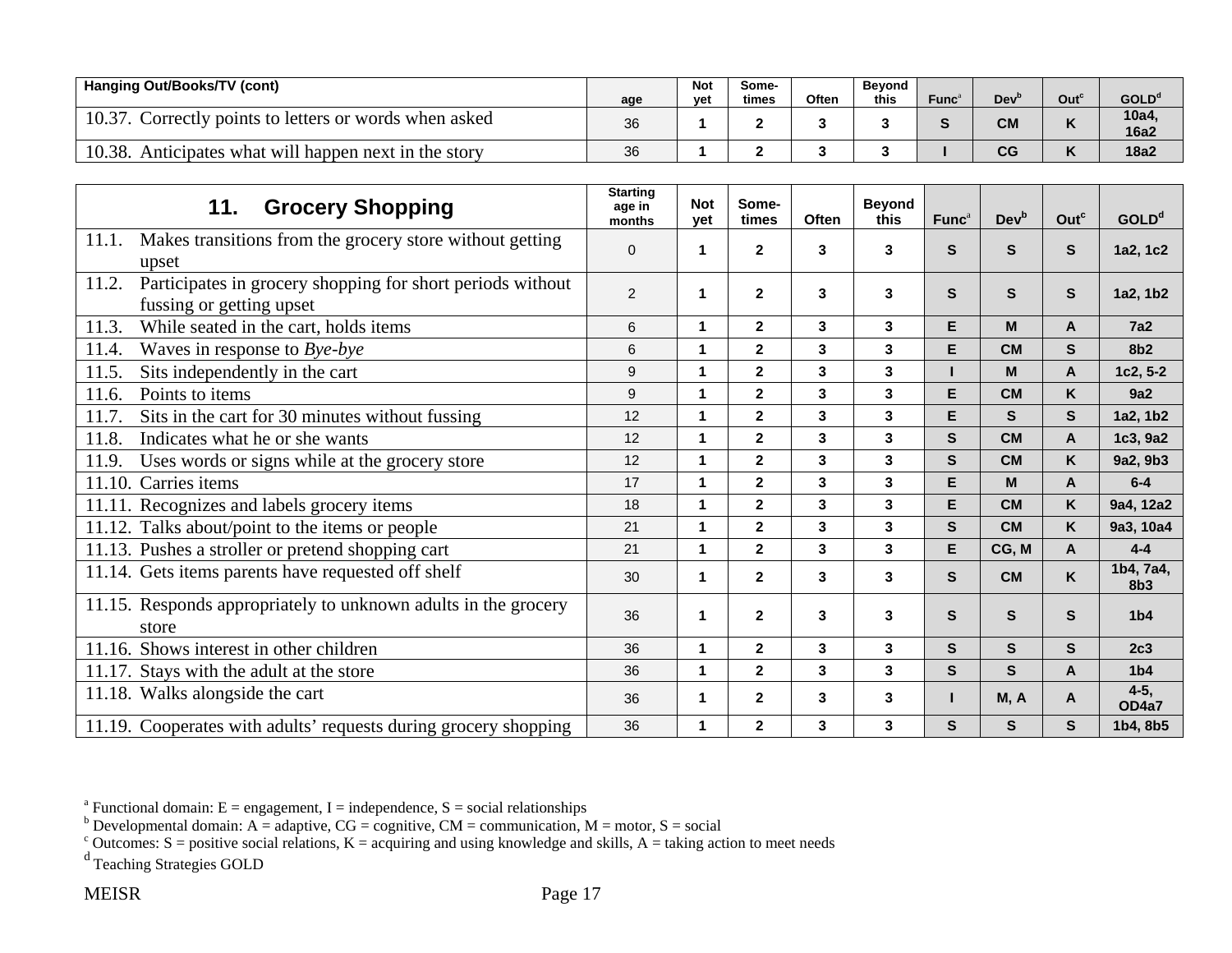| 12.<br><b>Outdoors</b>                                                    | <b>Starting</b><br>age in<br>months | <b>Not</b><br>yet | Some-<br>times          | <b>Often</b>            | <b>Beyond</b><br>this   | Func <sup>a</sup> | Dev <sup>b</sup>                                                                      | Out <sup>c</sup> | GOLD <sup>d</sup>         |
|---------------------------------------------------------------------------|-------------------------------------|-------------------|-------------------------|-------------------------|-------------------------|-------------------|---------------------------------------------------------------------------------------|------------------|---------------------------|
| Cooperates in moving from one thing to another<br>12.1.                   | $\mathbf 0$                         | $\mathbf{1}$      | $\boldsymbol{2}$        | 3                       | 3                       | ${\sf s}$         | S                                                                                     | S                | 1a2, 1b2                  |
| Walks<br>12.2.                                                            | 13                                  | 1                 | $\mathbf{2}$            | $\mathbf{3}$            | 3                       | п                 | $\mathbf M$                                                                           | A                | $4 - 3,$<br>OD4a5         |
| 12.3.<br>Runs                                                             | 18                                  | 1                 | $\mathbf{2}$            | 3                       | 3                       |                   | M                                                                                     | A                | $4 - 4$ ,<br>OD4b2        |
| 12.4.<br>Moves ride-on toys without pedals                                | 18                                  | $\mathbf{1}$      | $\mathbf{2}$            | $\overline{\mathbf{3}}$ | $\overline{\mathbf{3}}$ | п                 | M                                                                                     | $\mathsf{A}$     | $4 - 4$                   |
| 12.5.<br>Jumps                                                            | 22                                  | 1                 | $\mathbf{2}$            | $\mathbf{3}$            | 3                       | ш                 | $\boldsymbol{\mathsf{M}}$                                                             | A                | $5-4,$<br>OD5c2           |
| Uses slides (i.e., goes up and down small slide)<br>12.6.                 | 23                                  | $\mathbf 1$       | $\mathbf 2$             | $\mathbf 3$             | 3                       |                   | M                                                                                     | A                | $4 - 4$                   |
| Plays appropriately with sandbox toys<br>12.7.                            | 24                                  | 1                 | $\mathbf{2}$            | $\mathbf{3}$            | 3                       | E                 | CG                                                                                    | K                | $1b4, 5-3,$<br>11a3       |
| 12.8.<br>Plays with a variety of toys outdoors                            | 24                                  | $\mathbf 1$       | $\mathbf{2}$            | $\mathbf 3$             | 3                       | E                 | CG                                                                                    | K                | $5-3, 11a3$               |
| Plays outdoors for 30 minutes without fussing<br>12.9.                    | 24                                  | 1                 | $\mathbf{2}$            | $\mathbf{3}$            | 3                       | E                 | S                                                                                     | $\mathbf{s}$     | 1a4, 1b4,<br>11a3         |
| 12.10. Shows interest in the playground                                   | 24                                  | $\mathbf{1}$      | $\overline{2}$          | $\mathbf{3}$            | $\overline{\mathbf{3}}$ | E                 | CG                                                                                    | Κ                | <b>11a3</b>               |
| 12.11. Regains balance                                                    | 24                                  | $\mathbf 1$       | $\mathbf 2$             | $\mathbf 3$             | 3                       |                   | M                                                                                     | Α                | $5-4$                     |
| 12.12. Walks up stairs alone (both feet on each step)                     | 24                                  | 1                 | $\overline{2}$          | 3                       | 3                       | п                 | M                                                                                     | $\mathsf{A}$     | $1c5, 4-4,$<br>OD4a7,     |
| 12.13. Walks downstairs alone (both feet on each step)                    | 25                                  | 1                 | $\mathbf{2}$            | $\mathbf{3}$            | 3                       | н                 | $\mathsf{M}% _{T}=\mathsf{M}_{T}\!\left( a,b\right) ,\ \mathsf{M}_{T}=\mathsf{M}_{T}$ | A                | $1c5, 4-4,$<br>OD4a7      |
| 12.14. Jumps from bottom step, no assistance, both feet together          | 27                                  | $\mathbf{1}$      | $\mathbf{2}$            | $\mathbf{3}$            | 3                       | ш                 | M                                                                                     | A                | 1c5, 5-6,<br><b>OD5c2</b> |
| 12.15. Walks forward and backward                                         | 28                                  | 1                 | $\mathbf{2}$            | 3                       | 3                       | н                 | M                                                                                     | A                | $4 - 4$ ,<br>OD4a6        |
| 12.16. Walks upstairs alone (alternating feet)                            | 30                                  | 1                 | $\overline{2}$          | 3                       | 3                       | н                 | M                                                                                     | A                | 1c6, 4-5,<br>OD4a7        |
| 12.17. Uses pedals on tricycle; goes 4-6 feet                             | 32                                  | $\mathbf{1}$      | $\mathbf{2}$            | $\mathbf{3}$            | 3                       | п                 | M                                                                                     | A                | $1c6, 4-5$                |
| 12.18. Climbs jungle gym and ladders; swings by hands                     | 34                                  | $\mathbf{1}$      | $\overline{2}$          | $\mathbf{3}$            | 3                       | п                 | M                                                                                     | A                | $1c6, 4-5,$<br>$6-4$      |
| 12.19. Walks downstairs alone (alternating feet)                          | 34                                  | 1                 | $\mathbf{2}$            | 3                       | 3                       | н                 | M                                                                                     | A                | $1c6, 4-6,$<br>OD4a7      |
| 12.20. Plays appropriately on playground equipment                        | 34                                  | 1                 | $\mathbf{2}$            | $\mathbf{3}$            | 3                       | E                 | CG                                                                                    | K                | 1b4, 11a4                 |
| 12.21. Stays in the playground area, does not run away or climb<br>fences | 36                                  | 1                 | $\overline{2}$          | 3                       | 3                       | E, I              | A                                                                                     | A                | 1b4, 1c6                  |
| Follows directions given at a distance<br>12.22.                          | 36                                  | $\mathbf{1}$      | $\mathbf{2}$            | $\mathbf{3}$            | 3                       | $\mathbf{s}$      | <b>CM</b>                                                                             | K                | 1b4, 8b4                  |
| 12.23. Uses big slides                                                    | 36                                  | $\mathbf{1}$      | $\overline{\mathbf{2}}$ | $\mathbf{3}$            | 3                       |                   | M                                                                                     | A                | $1c6, 4-5$                |

<sup>b</sup> Developmental domain: A = adaptive, CG = cognitive, CM = communication, M = motor, S = social

<sup>c</sup> Outcomes: S = positive social relations, K = acquiring and using knowledge and skills, A = taking action to meet needs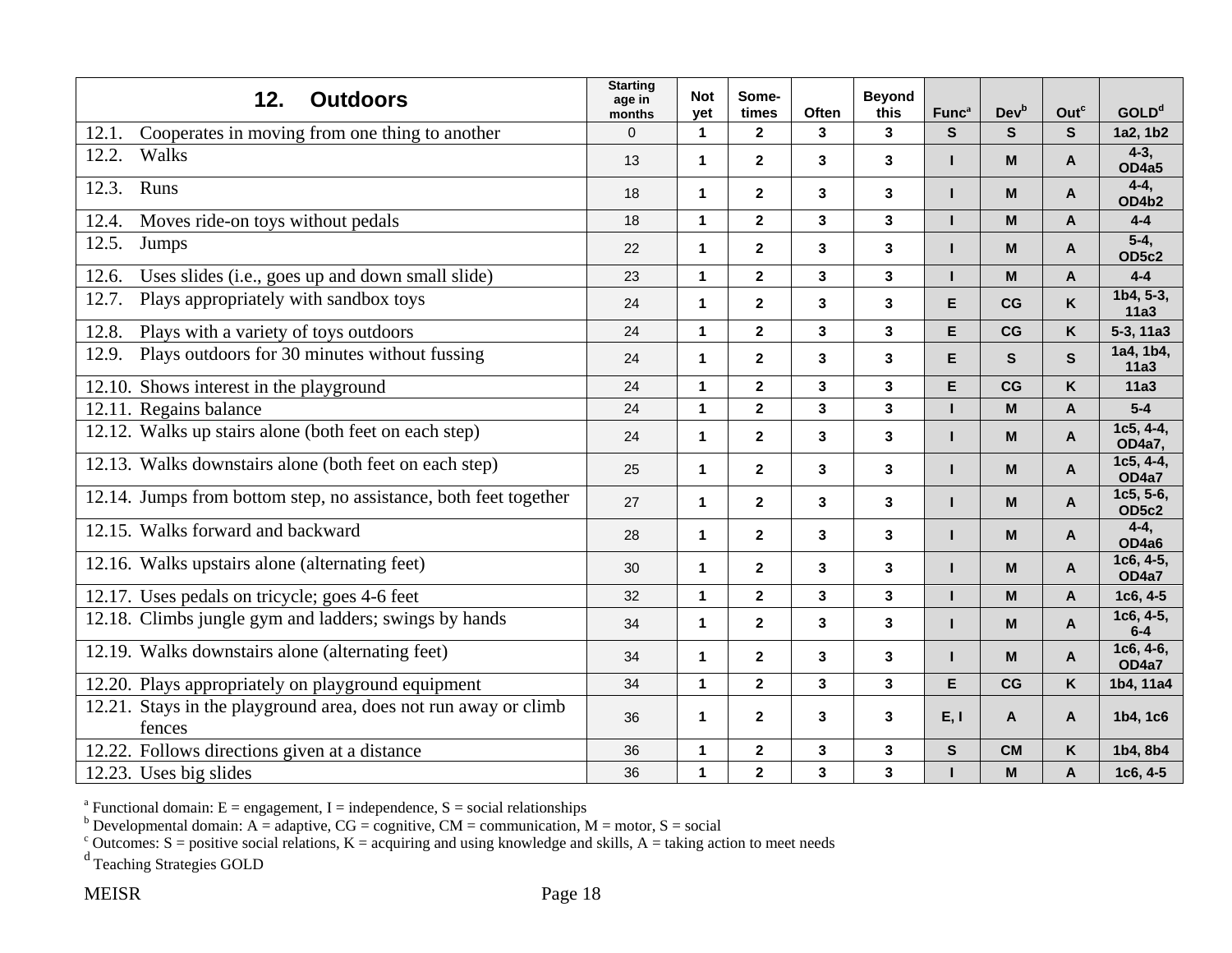| <b>Outdoors (cont)</b>                                                           | age | <b>Not</b><br>vet | Some-<br>times | Often | Beyond<br>this | Func | Dev <sup>r</sup> | Out <sup>c</sup> | GOLD <sup>d</sup> |
|----------------------------------------------------------------------------------|-----|-------------------|----------------|-------|----------------|------|------------------|------------------|-------------------|
| 12.24. Swings on regular swing                                                   | 36  |                   |                |       |                |      |                  |                  | $5-6, 6-5$        |
| 12.25. Shows interest in other children playing                                  | 36  |                   |                |       |                |      |                  |                  | 2c3               |
| 12.26. Gets along with other children in settings like a<br>playground at a park | 36  |                   |                |       |                |      |                  |                  | 2c3               |

| <b>Bedtime</b><br>13.                                                                                | <b>Starting</b><br>age in<br>months | <b>Not</b><br>vet | Some-<br>times | <b>Often</b> | <b>Beyond</b><br>this | Func <sup>a</sup> | <b>Dev</b> <sup>b</sup> | Out <sup>c</sup> | <b>GOLD</b> <sup>d</sup>        |
|------------------------------------------------------------------------------------------------------|-------------------------------------|-------------------|----------------|--------------|-----------------------|-------------------|-------------------------|------------------|---------------------------------|
| Falls asleep independently<br>13.1.                                                                  | $\Omega$                            | 1                 | $\mathbf{2}$   | 3            | 3                     |                   | A                       | A                | 1c2                             |
| Makes transitions to bedtime without getting upset $\left( < 3 \right)$<br>13.2.<br>MO, LEAVE BLANK) |                                     | 1                 | $\mathbf{2}$   | 3            | 3                     | S                 | S                       | S                | 1a2, 1b2                        |
| 13.3.<br>Sleeps in his or her own crib or bed                                                        | 3                                   | 1                 | $\mathbf{2}$   | 3            | 3                     |                   | A                       | $\mathsf{A}$     | 1b2, 1c2                        |
| 13.4.<br>Stays in an almost-dark room without fussing                                                | 3                                   | 1                 | $\mathbf{2}$   | 3            | 3                     |                   | A                       | S                | 1a2, 1c2                        |
| Consoles self with object (e.g., blanket, toy, pacifier)<br>13.5.                                    | 4                                   | 1                 | $\mathbf{2}$   | 3            | 3                     | S.                | S                       | S.               | 1a3                             |
| 13.6.<br>Sleeps through the night with 1-2 naps during the day                                       | 6                                   | 1                 | $\mathbf{2}$   | 3            | 3                     |                   | A                       | A                | 1b2, 1c2                        |
| Indicates understanding words about bedtime<br>13.7.                                                 | 9                                   | 1                 | $\overline{2}$ | 3            | 3                     | S.                | <b>CM</b>               | K                | 8b <sub>2</sub>                 |
| Indicates what he or she wants during the bedtime routine<br>13.8.                                   | 12                                  | 1                 | $\mathbf{2}$   | 3            | 3                     | S.                | <b>CM</b>               | A                | 1c2, 9a2                        |
| Uses words or signs during the bedtime routine<br>13.9.                                              | 12                                  | 1                 | $\overline{2}$ | 3            | 3                     | S.                | <b>CM</b>               | K                | 9a2, 9b2                        |
| 13.10. Uses words or signs to indicate he or she wants to sleep                                      | 12                                  | 1                 | $\mathbf{2}$   | 3            | 3                     | S                 | <b>CM</b>               | A                | 1c2, 9a2,<br>9 <sub>b2</sub>    |
| 13.11. Goes through the steps in the bedtime routine                                                 | 24                                  | 1                 | $\overline{2}$ | 3            | 3                     | E.                | CG                      | K                | 1 <sub>b4</sub>                 |
| 13.12. Plays while on the bed, if not sleeping                                                       | 24                                  | 1                 | $\overline{2}$ | 3            | 3                     | E                 | CG                      | K                | 1c4, 11a2                       |
| 13.13. Once put to bed, stays there throughout the night                                             | 30                                  | 1                 | $\overline{2}$ | 3            | 3                     |                   | A                       | A                | 1 <sub>b4</sub>                 |
| 13.14. Goes to bed quickly, even if not to sleep                                                     | 31                                  | 1                 | $\overline{2}$ | 3            | 3                     | E                 | S                       | S                | 1c4, 11a2                       |
| 13.15. Talks about his or her day or what will happen tomorrow                                       | 36                                  | 1                 | $\mathbf{2}$   | 3            | 3                     | S.                | <b>CM</b>               | Κ                | 10a4, 10a5,<br>12 <sub>b4</sub> |
| 13.16. Cooperates with adults' requests to go to bed after<br>bedtime routine                        | 36                                  | 1                 | $\mathbf{2}$   | 3            | 3                     | S                 | S                       | S                | 1b4, 8b6                        |

<sup>&</sup>lt;sup>a</sup> Functional domain: E = engagement, I = independence, S = social relationships

<sup>&</sup>lt;sup>b</sup> Developmental domain: A = adaptive, CG = cognitive, CM = communication, M = motor, S = social

<sup>&</sup>lt;sup>c</sup> Outcomes: S = positive social relations, K = acquiring and using knowledge and skills, A = taking action to meet needs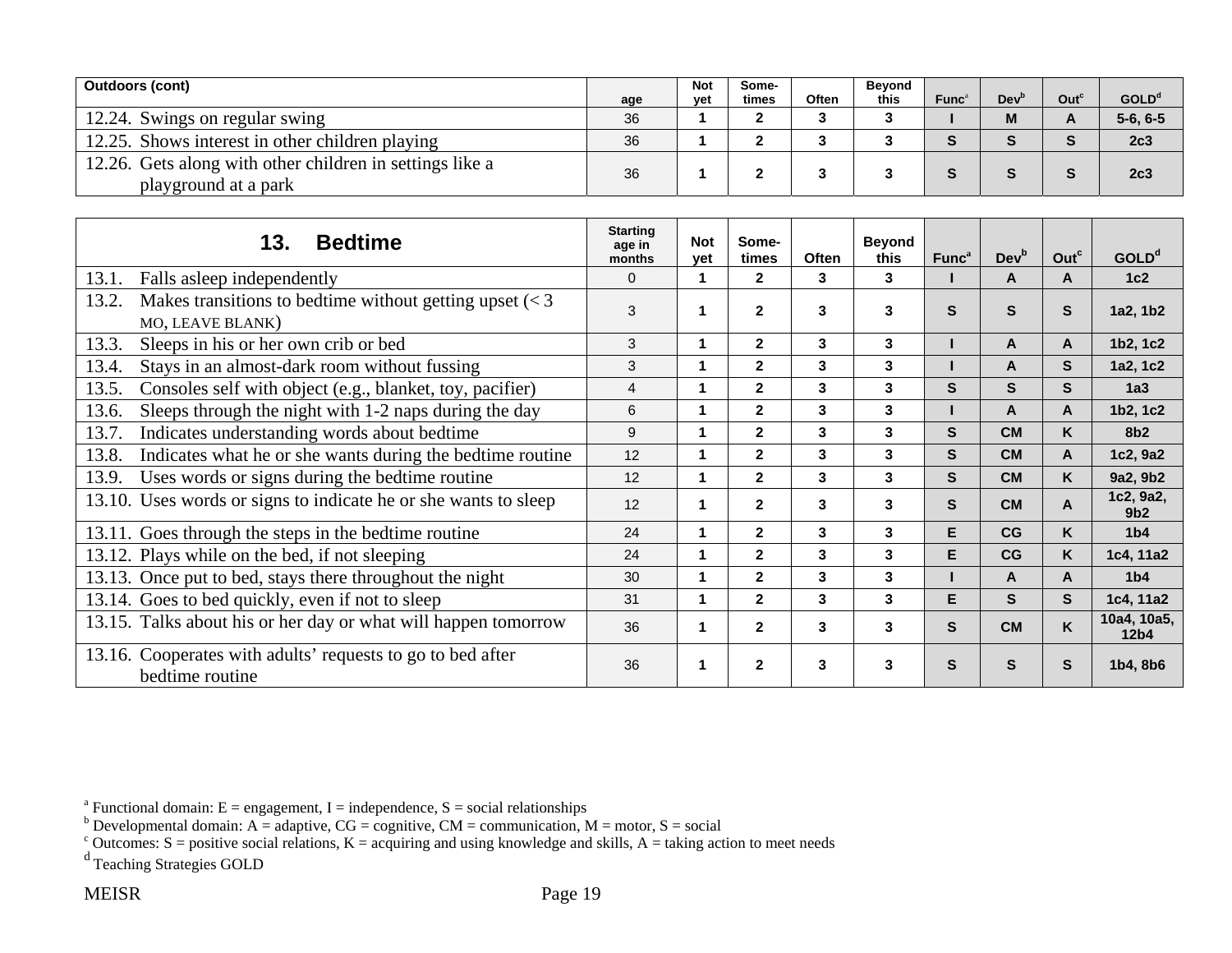## **SCORING**

The MEISR can be scored in a number of ways to show a profile of child functioning. A calculator, a spreadsheet program, or a statistical software program can be used to calculate means (averages) and standard deviations (indications of the spread of scores around the mean). The following aggregations of scores should be useful.

### **MASTERY OF SKILLS UNRELATED TO AGE**

These scores simply count up the number of skills within routines that the child has mastered. Different routines have different numbers of skills at different ages, so these aggregated scores should be interpreted cautiously.

#### FUNCTIONAL DOMAINS

- Mean number of 3s (mastery of skills) for all skills across routines
- Mean number of 3s for engagement across routines
- $\bullet$ Mean number of 3s for independence across routines
- Mean number of 3s for social relationships across routines

## DEVELOPMENTAL DOMAINS

- Mean number of 3s for adaptive across routines
- $\bullet$ Mean number of 3s for cognitive across routines
- $\bullet$ Mean number of 3s for communication across routines
- $\bullet$ Mean number of 3s for motor across routines
- $\bullet$ Mean number of 3s for social across routines

### OSEP/ECO OUTCOMES

- Mean number of 3s for positive social relations across routines
- Mean number of 3s for acquiring and using knowledge and skills across routines
- Mean number of 3s for taking action to meet needs across routines

All these scores should be examined within routines for monitoring progress. Families might be interested in children's improving their functioning within different times of the day.

## **AGE-RELATED MASTERY OF SKILLS**

The starting ages in months on the MEISR were extrapolated from existing tests and curricula. The accuracy cannot be guaranteed, and children vary considerably in their starting ages for different skills. Nevertheless, these rough starting ages can be used to estimate age-related mastery of skills.

#### PROGRESS MONITORING STATUS

This score is the percentage of skills scored as a 3 up to and including the child's age in the "starting age" cell. It is scored by routine and can be averaged across routines for an overall competence measure. Scores can also be subdivided as above

<sup>&</sup>lt;sup>a</sup> Functional domain:  $E =$  engagement, I = independence, S = social relationships

 $b$  Developmental domain: A = adaptive, CG = cognitive, CM = communication, M = motor, S = social

 $\epsilon$  Outcomes: S = positive social relations, K = acquiring and using knowledge and skills, A = taking action to meet needs

d Teaching Strategies GOLD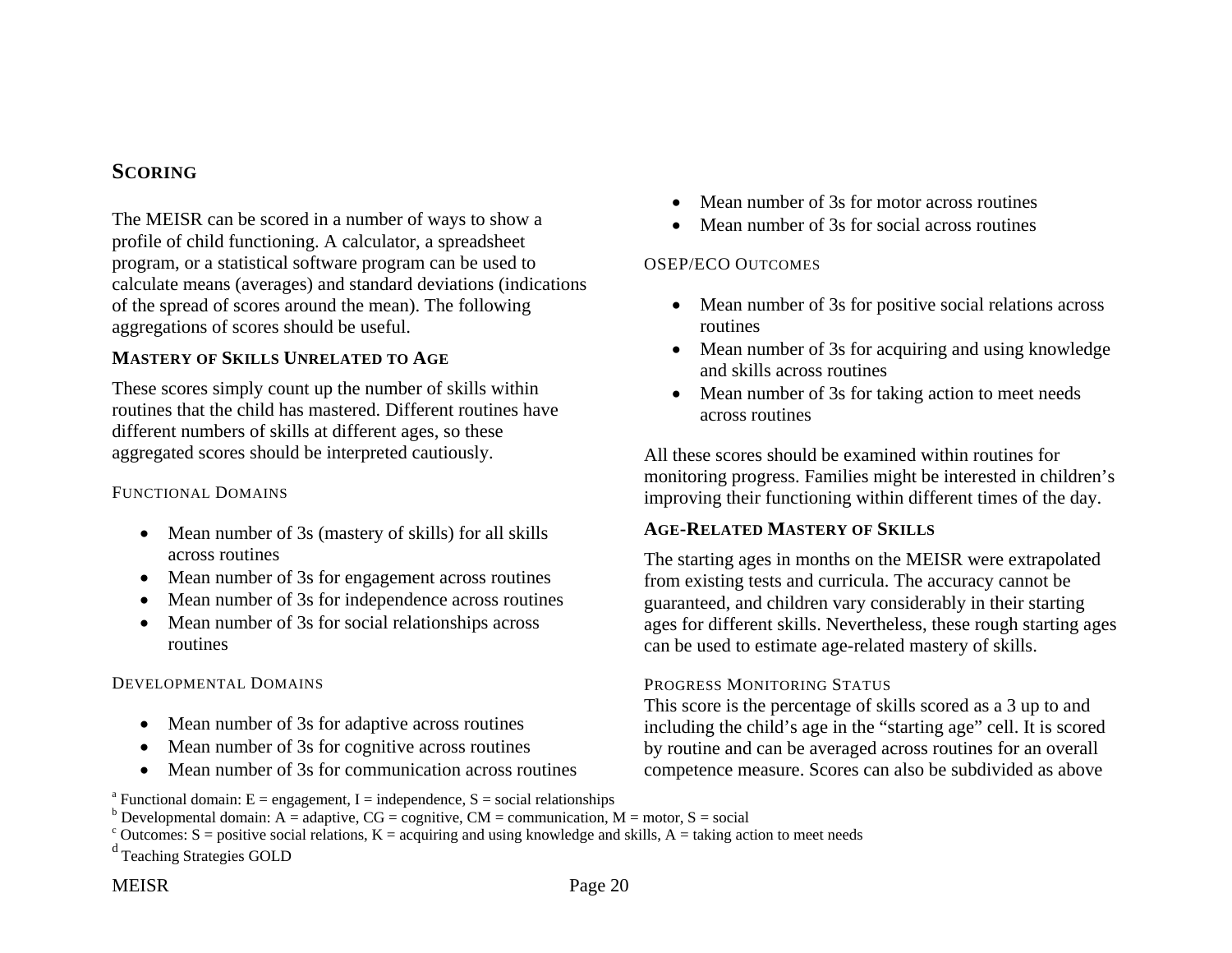by the three functional domains, the five developmental domains, or the three OSEP/ECO outcomes—by routine and overall.

The steps for determining the status score are, for each routine,

- 1. Draw a line on the MEISR after the last skill that begins before the child's current age. For example, for a 17 month-old, the line in Waking Up would be drawn after 1.19 (starting  $age = 12$  months), because 1.20 (starting  $age = 18$  months) begins at an age older than 17 months.
- 2. Add up the number of items scored as 3, up to the line drawn (i.e., the child's age).
- 3. Divide that number by the number of items below the child's age. (Omit items skipped because they are not appropriate owing to a child's disability, such as "pays attention" for a child who is blind or has a visual impairment.) In the example, this would be 19: Items 1.1-1.19 are all the items below the child's age.
- 4. Multiply that fraction by 100. This produces the percentage of age-related skills the child has mastered in that routine.

These steps are followed for all routines and can be sorted by functional domain, developmental domain, and OSEP/ECO outcomes.

#### PERCENTAGE DELAY ESTIMATE

Recognizing that the ages might not be accurate, the percentage delay can be estimated by subtracting the percentages calculated for competence (i.e., the percentage of skills scored as a 3 up to and including the child's age in the "starting age" cell) from 100. For example, if a child's mean competence across routines for cognitive skills (i.e., all the CGs scored as a 3 up to the child's age, divided by the total number of CGs possible for the child's age, multiplied by 100, averaged across routines) is 67, the child's percentage delay in cognitive is 33. Excel sheets for organizing scores for routines, competence, percentage delay, and sorting by domains or outcomes are available from research@siskin.org.

*The MEISR should not be used for developmental evaluations requiring month-level scores or for any highstakes evaluations, such as eligibility for programs. The purpose is to develop a profile of a child's functioning and to monitor progress with that profile.* 

<sup>&</sup>lt;sup>a</sup> Functional domain: E = engagement, I = independence, S = social relationships

<sup>&</sup>lt;sup>b</sup> Developmental domain: A = adaptive,  $CG =$  cognitive,  $CM =$  communication,  $M =$  motor, S = social

 $\epsilon$  Outcomes: S = positive social relations, K = acquiring and using knowledge and skills, A = taking action to meet needs

d Teaching Strategies GOLD